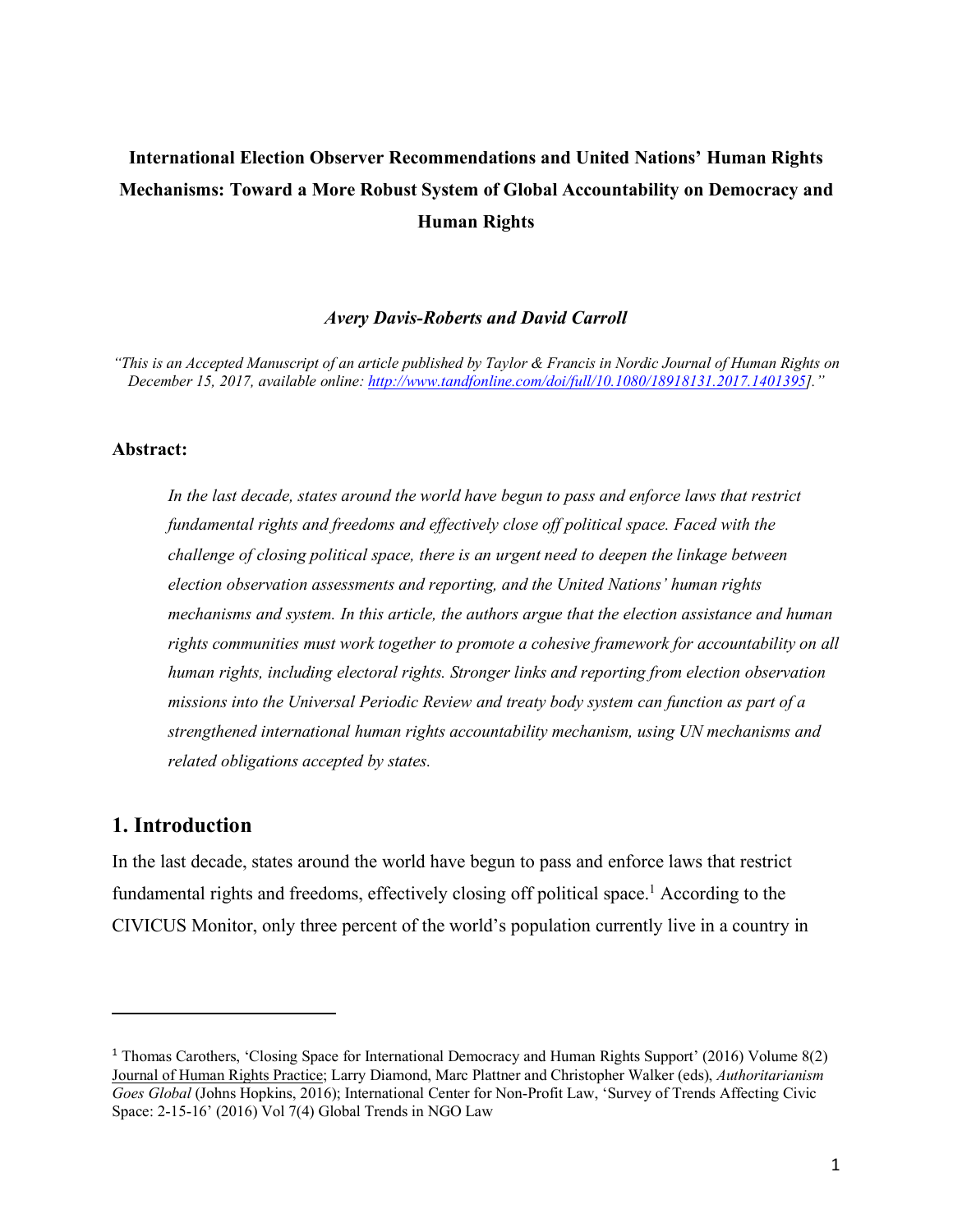which civic space is truly open.<sup>2</sup> Civil society organisations, the natural interlocutor on a range of human rights issues increasingly find themselves under threat, unable to receive funds and fearful for the personal safety and freedom of staff and members. For example, between June 2016 and March 2017, CIVICUS reported 160 cases of civil society activists being detained around the world. 3

At the same time, however, the notion that human rights— including electoral rights and processes— should be subject to international scrutiny has firmly taken hold. International election observation has emerged as a norm, and international human rights monitoring mechanisms continue to work and, indeed, flourish.<sup>4</sup> International and regional organisations now have many more tools for monitoring and assessment of human rights in their toolkit, not limited only to election observation but also treaty monitoring bodies, special rapporteurships and peer review mechanisms. These tools become all the more important as national civic space closes.

While there is a great number of similarities in the scope, methods and outputs of election observers and human rights monitoring and assessment mechanisms— all are focused on producing analyses based on public international law about the protection of human rights and fulfilment of State obligations, and produce recommendations for the improvement of the human rights situation— there is little information-sharing and coordination between the elections assistance and human rights communities.

Faced with the challenge of closing political space, there is an urgent need to deepen the linkages between election observation assessments and reporting and the United Nations' (UN) human rights mechanisms and system. In this article, we argue that stronger links between the election assistance and human rights communities – in particular via the submission of election observation reports into the Universal Periodic Review (UPR) process, the treaty body system

<sup>2</sup> CIVICUS, 'People Power Under Attack: Findings from the Civicus Monitor' April 2017

<sup>&</sup>lt;http://www.civicus.org/images/People\_Power\_Under\_Attack\_Findings\_from\_the\_CIVICUS\_Monitor.p df> accessed 5 September 2017

<sup>3</sup> Ibid

<sup>4</sup> Susan D Hyde, The Pseudo-Democrat's Dilemma: Why Election Observation Became an International Norm (Cornell University Press 2011); Judith G Kelley, Monitoring Democracy: When Election Observation Works and Why it Often Fails (Princeton University Press 2012); Pippa Norris and Alessandro Nai, Watchdog Elections: Transparency, Accountability, and Integrity (Oxford University Press 2017)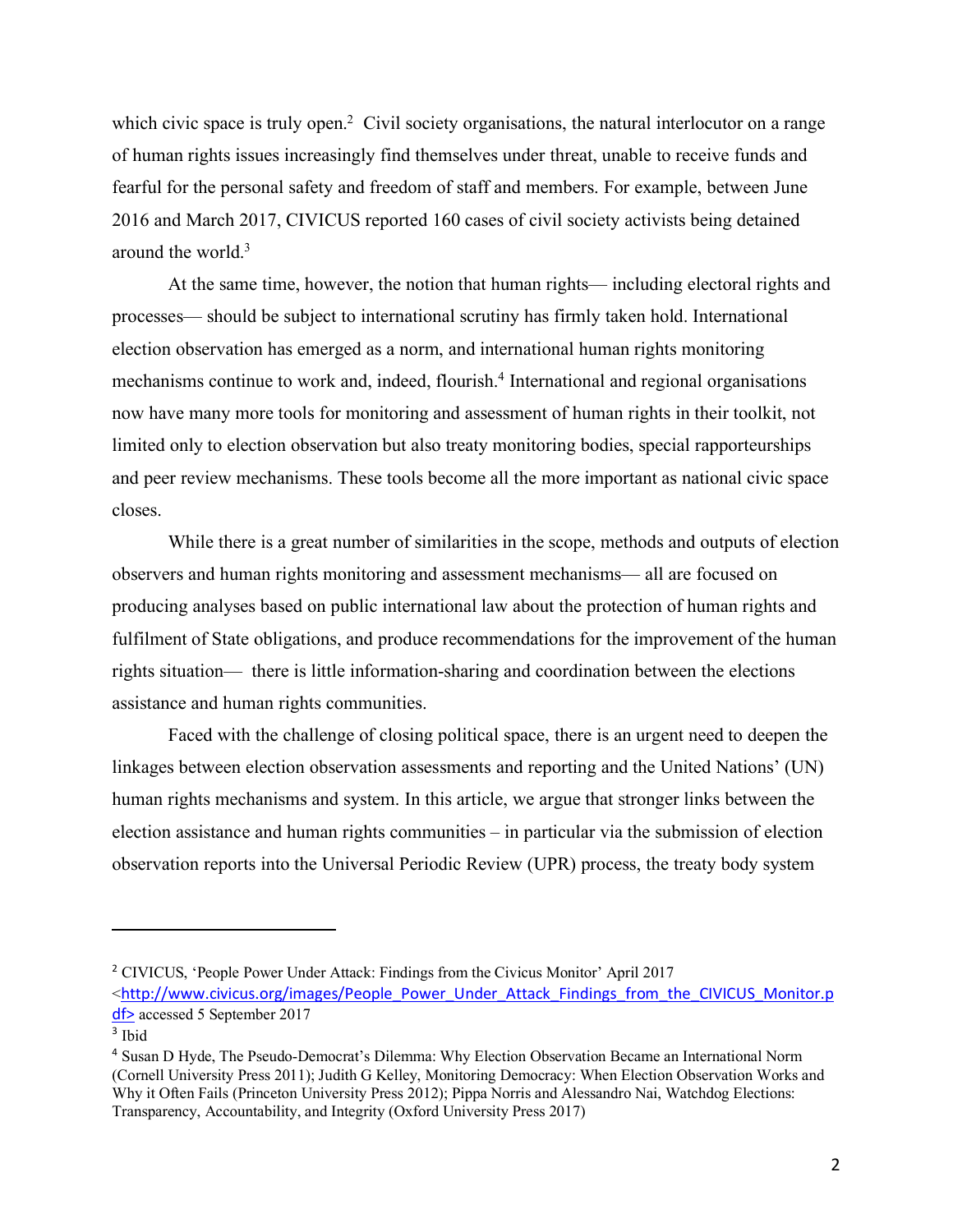and special procedures of the United Nations (UN)— can play a key role in holding states accountable for their international human rights obligations, including electoral rights.

We begin by outlining the standards used in international election observation and the benefits and challenges of a rights-based approach to engaging more with the international human rights community. We then consider how international election observation organisations can interact with three international human rights mechanisms— the UPR process, UN treaty bodies, and special procedures— and describe how interaction with such mechanisms can promote greater accountability and follow-up on international observation recommendations. As an example, we focus on the UPR process and analyse a small sample of recent submissions to the UPR from election observation mission reports by The Carter Center and the Organisation of Security and Cooperation in Europe (OSCE) to assess how organisations engaged in election observation can utilize and impact the UPR process.

In the final section, we outline some of the key challenges that need to be addressed so that election assistance and observation groups can more effectively engage human rights mechanisms, and argue that a greater use of these mechanisms at the national, regional and international levels can help build a more robust system of accountability for democracy and human rights, and a means of addressing the challenge of the closing of democratic political space.

# **2. Background and Context: Continued Growth and Maturity of International Election Observation**

 $\overline{a}$ 

Article 21(3) of the Universal Declaration of Human Rights (UDHR) states that 'the will of the people shall be the basis of the authority of government; this will shall be expressed in periodic and genuine elections which shall be by universal and equal suffrage and shall be held by secret vote or by equivalent free voting procedures.<sup>5</sup> The notion that genuine democratic elections are an important factor in establishing the legitimate authority of governments, while contested, has

<sup>5</sup> Universal Declaration of Human Rights (adopted 10 December 1948 UNGA Res 217 A(III) (UDHR); See also International Covenant on Civil and Political Rights (adopted 16 December 1966, entered into force 23 March 1976) 999 UNTS 171 (ICCPR) art 25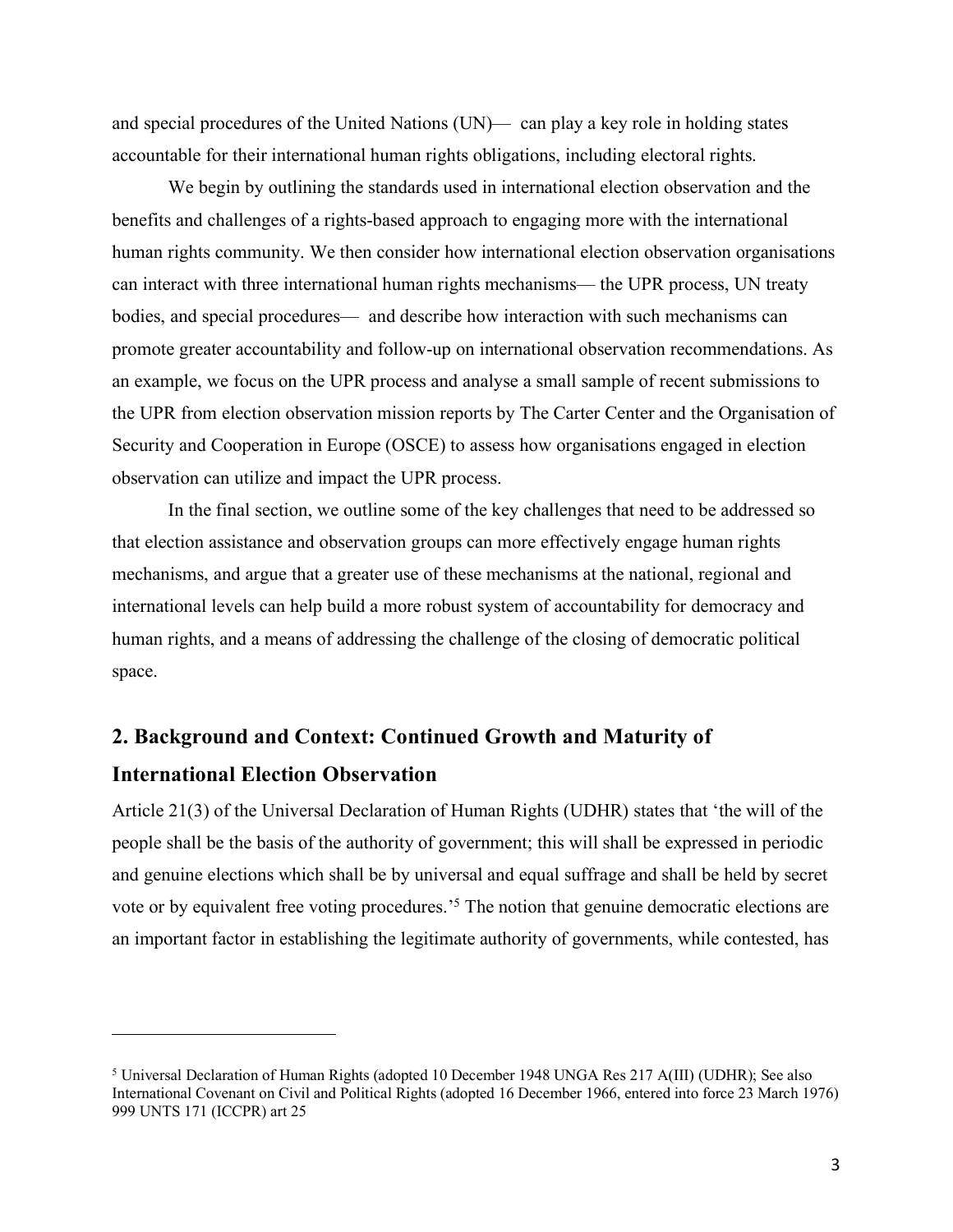become increasingly entrenched over time.<sup>6</sup> Despite this, electoral rights and electoral processes receive relatively little attention with the international human rights system of the UN.

Impartial election observers, both from international organisations and domestic citizen groups, serve a human rights monitoring function and are increasingly relied upon to provide evaluations of the quality and integrity of electoral processes.<sup>7</sup> While additional research is required, reports from observer groups can shape perceptions held by stakeholders (the public, political parties and contestants, the international community and others) regarding the quality and overall legitimacy of elections. <sup>8</sup> In addition, electoral observation reports help create an agenda for reform for future elections.<sup>9</sup> Yet, election observation currently falls outside of the human rights monitoring framework and has emerged as its own community of practice.

In 2005, following several years of in-depth consultations, international election observation groups came together to endorse the *Declaration of Principles for International Election Observation* at a ceremony held at the UN in New York.10 The *Declaration of Principles* highlights the human rights monitoring character of election observation, provides a definition and outlines general guidelines for professional and credible election observation, including the appropriate scope and duration of missions and key conditions required for missions to be credible. 11

The collaborative and consultative drafting process that led to the *Declaration of Principles* also laid the foundation for the development of a professional community of election observation groups. The endorsers, now numbering over fifty intergovernmental and international nongovernmental organisations that include the Secretariat to the UN, the African Union, the Organization of American States, the European Union, the Commonwealth

<sup>6</sup> Guy Goodwin-Gill, *Free and Fair Elections* (Inter-Parliamentary Union 2006); Bo Rothstein, 'Creating Political Legitimacy: Electoral Democracy Versus Quality of Government' (2009) 53:3 American Behavioral Scientist <sup>7</sup> The Declaration of Principles for International Election Observation, (2005)

<sup>&</sup>lt;http://electionstandards.cartercenter.org/wp-content/uploads/2013/10/Declaration-and-Code-English-revised.pdf> accessed 5 March 2017

<sup>8</sup> Susan D Hyde, *The Pseudo-Democrat's Dilemma: Why Election Observation Became an International Norm*  (Cornell University Press 2011); Sarah Sunn Bush and Lauren Prather, 'The Promise and Limits of Election Observers in Building Election Credibility' (2017) Vol 79(3) The Journal of Politics  $\frac{\text{th}}{\text{t}}/|\text{dx.doi.org}/10.1086/691055$  accessed, 5 September 5 2017

<sup>9</sup> Pippa Norris, *Strengthening Electoral Integrity* (Cambridge University Press 2017)

<sup>&</sup>lt;sup>10</sup> Declaration of Principles  $(n 7)$ 

<sup>&</sup>lt;sup>11</sup> For example, host country guarantees to ensure access to key persons and electoral information, freedom of movement, and freedom to issue public reports on findings, among others.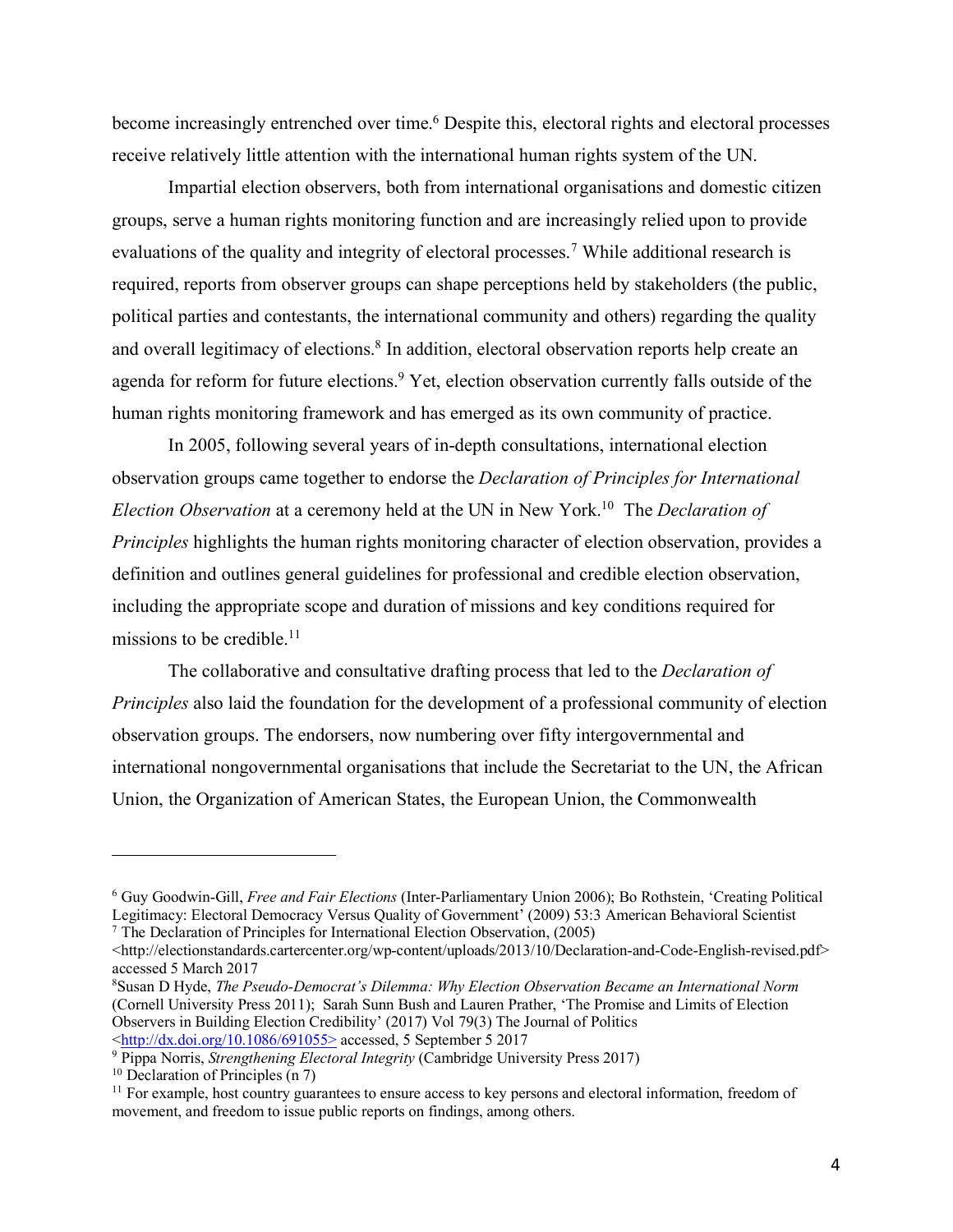Secretariat., and civil society organisations such as The Carter Center and the Electoral Institute for Sustainable Democracy in Africa, meet regularly to reflect on experiences and discuss common challenges.

While the *Declaration of Principles* included text urging endorsers to harmonise methodologies, it did not address the question of 'international standards' nor did it provide guidance on the criteria to use when assessing elections. Nonetheless, in the decade following the *Declaration of Principles*, international election observation organisations have progressively used public international law and human rights obligations as the basis for their election assessments. As a result, there is a growing recognition of a coherent body of public international law related to elections and electoral rights that serve as commonly-accepted international standards for democratic elections.<sup>12</sup> Importantly, this legal corpus includes many civil and political rights that, while not themselves explicitly electoral in nature, are relevant when considering elections as a cyclical process rather than a single event.13 Indeed, The Carter Center and most of the other leading election observation organisations have developed guideline documents relating to international standards to guide their work, further crystalizing election observation as a form of human rights monitoring.<sup>14</sup>

# **3. Public International Law as the Basis of Election Assessment**

 $\overline{a}$ 

Public international human rights law – the set of treaties and rules between States and the international community – provides a valuable basis for developing assessment criteria for election observation for several reasons. First and foremost is that international obligations have been voluntarily agreed to by states themselves. Through the signature and ratification of

 $12$  These obligations and rights are found in international human rights instruments such as article 25 of the ICCPR, the African Charter on Democracy Elections and Governance, and the Inter-American Democratic Charter; Avery Davis-Roberts and David J Carroll, 'Using international law to assess elections' (2010) (17(3) Democratization; and David J Carroll and Avery Davis-Roberts, 'The Carter Center and Election Observation: An Obligations-Based Approach for Assessing Elections' (2013) Vol 12(1) Election Law Journal

<sup>&</sup>lt;sup>13</sup> Ibid. Carroll and Davis-Roberts outline 21 obligations relevant to elections, including: Genuine elections that reflect the will of the people; periodic elections; universal suffrage; equal suffrage; prevention of corruption; the right to vote; the right to be elected; secrecy of the ballot; freedom of association, assembly and expression; freedom from discrimination; equality between men and women etc.

<sup>&</sup>lt;sup>14</sup> Organisation of American States, Methods for Election Observation: A Manual for OAS Electoral Observation Missions (OAS 2007); The Carter Center, Election Obligations and Standards: A Carter Center Assessment Manual (The Carter Center 2014); European Union, Compendium of International Standards for Elections (4th edn) (European Union 2016)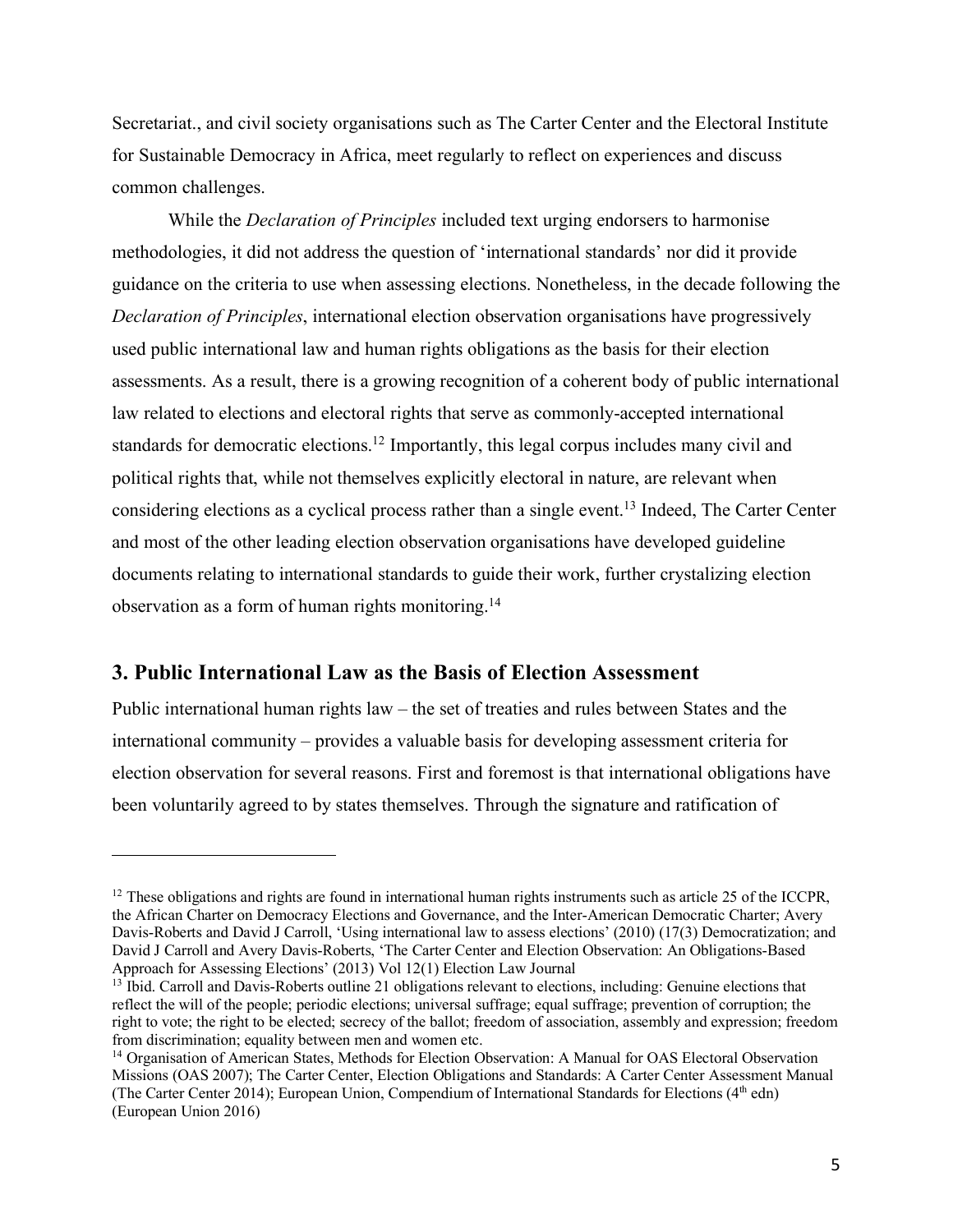international and regional treaties and instruments, as well as their membership in the community of states, countries accept and are bound by a surprisingly large number of obligations regarding democratic elections and governance.

Second, an international obligations-based approach to election assessment is aspirational in the sense that it recognises that all countries can improve their electoral processes to better protect rights and fulfil their obligations. Related, the body of public international law is constantly evolving and growing through both the development of, and agreement on, new treaties and legal instruments, as well as through new judicial decisions and treaty interpretations and the accumulation of established state practices.

Finally, public international law creates an objective and transparent basis for assessing elections. The text of legal instruments and the key sources are readily available and create a common language for discussions of election quality among a range of communities, including citizen and international observers, election administrators, and importantly human rights experts and bodies, and states themselves.

While the use of international legal obligations as the basis for standards to assess elections is now widely followed, its use is not without criticisms. Two key critiques stand out: one based on political considerations regarding conflict and stability; and the other relating to the broad and high-level nature of obligations, which limits their practical utility in terms of providing specific guidelines for state conduct on elections.

For many key international actors involved in difficult elections, especially in postconflict states emerging from civil war and/or ethnic conflicts, by far the overriding concern is to take steps to ensure political stability and prevent outbreaks of violent conflict. In this view, the degree to which a country's election is held consistent with international human rights obligations and standards is not as important as an outcome that is politically acceptable to the key parties while avoiding violence. Senior officials in the UN and regional organisations tasked with mediating conflicts and assisting political transition understandably at times prioritise such political stability goals over (what is sometimes labelled "technical" electoral) concerns about human rights standards. Thus, a tension within understandings of election observation is exposed – is an election a political exercise, a means of ensuring the fulfilment of human rights, or both?

The second criticism is that obligations in public international law are generally stated at a high-level and hence, are frequently too broad to provide sufficient detail to guide state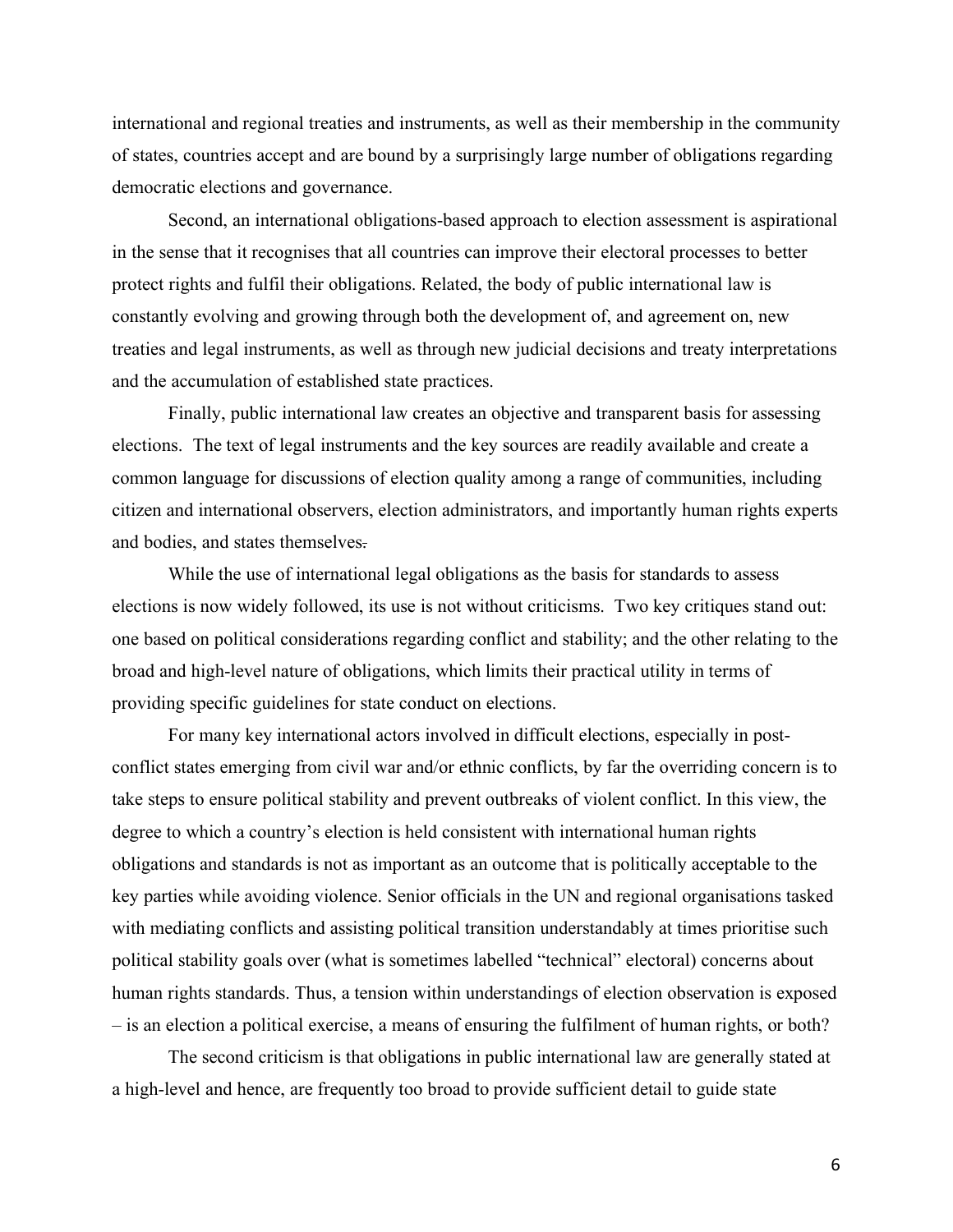behaviour on elections. In practice, many of the technical aspects of the electoral process, which directly affect the enjoyment of rights, involve consideration of more specific contexts and issues for which the high-level standards don't provide detailed guidance. This gap can present a very real problem for election observers and assistance providers who, given the highly contentious political environments in which they work, rely heavily on clearly articulated standards for their assessments and hesitate to make broad interpretations of human rights norms themselves. For instance, international human rights treaties focus on the right of access to information but do not address the good practice of many states to publish election results, disaggregated to the lowest level of tabulation. Relying on good practice and their experience, observers often recommend such transparency measures, but feel that their case would be bolstered by stronger language on such matter emanating from the UN and regional human rights systems.

So how can this gap be addressed? The keys to closing the gap between high-level obligations and the need for more narrowly focused electoral recommendations lie in the use of "good practice" and the focus on "follow-up" to recommendations for electoral reform. For many years now, the election observation community associated with the *Declaration of Principles* has been focused on the challenge of how to understand and increase the impact of observation, especially via more effective follow-up to election observation mission recommendations. To this end, observers have made efforts to craft recommendations that are more concrete, useful, implementable, and addressed to relevant specific actors.

In practice, many of the most useful recommendations are based on good practice derived from the broader experience of election experts, practitioners, and election management bodies, etc. While the relevant higher-level obligations do not provide such a level of specificity, the use of international law as the basis for assessments allows observers to link specific good practices to high-level obligations, as an example of state action to meet the high-level obligation. Over time, consistent good practice by states themselves can also cohere into customary state-practice obligations for democratic elections. Related, when recommendations are undergirded by good practices and international obligations, they can more easily be assimilated into the existing mechanisms for accountability at the international and regional levels, i.e., the UN and regional human rights systems.

# **4. International Election Observation and UN Human Rights Mechanisms**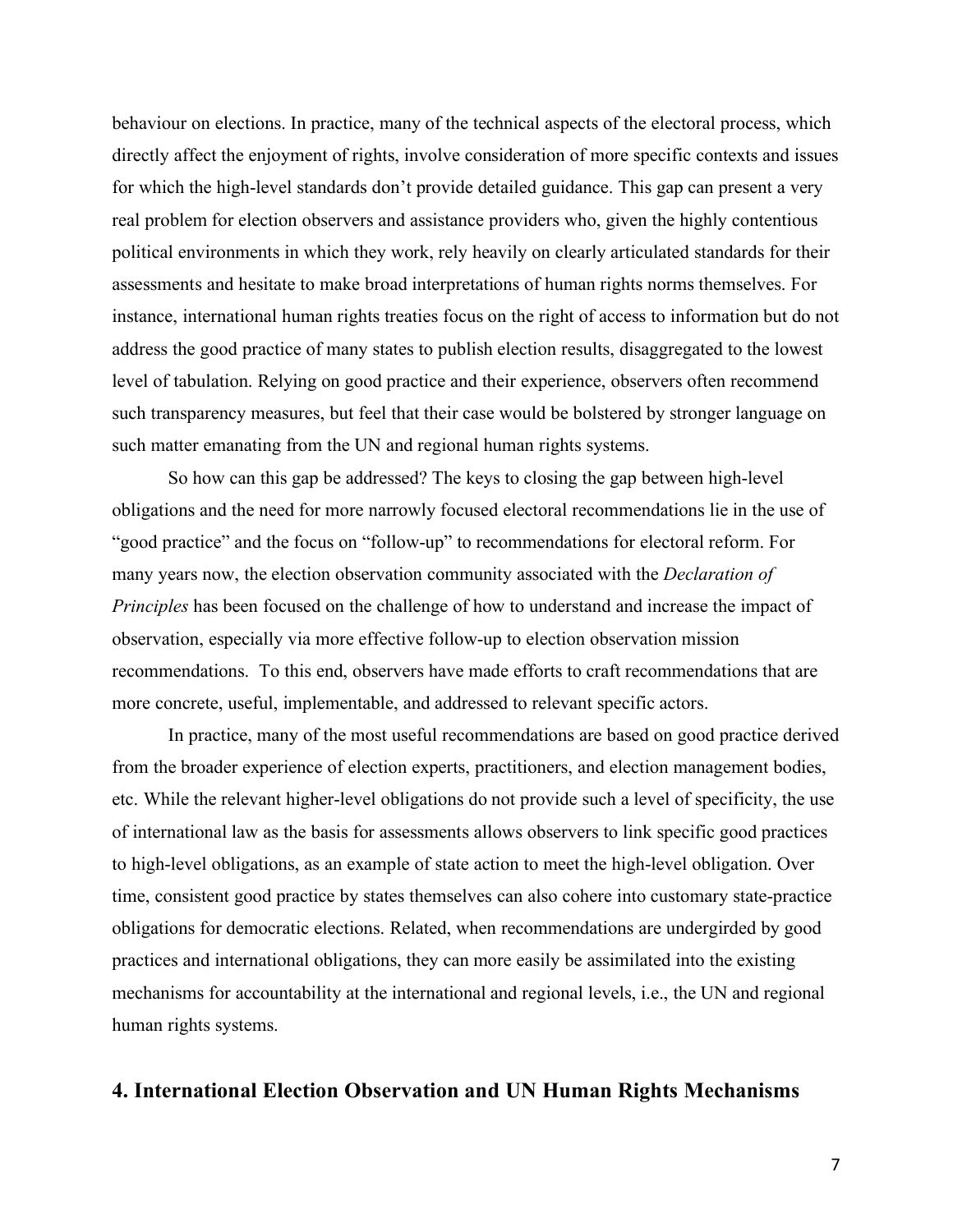The international human rights community and the election observation and assistance community share common foundational principles and obligations for their work, firmly rooted in the framework of public international law and international human rights law. International observation is, in fact, conceptualised as a form of human rights monitoring. In addition, the two communities share common goals and methods of engagement on key issues. Both communities also focus on the need to proactively advance democratic rights and freedoms and do so through the monitoring and assessment of state performance, and neither have enforcement powers. However, there remains a divide between them.

For the human rights community, monitoring and assessment takes many forms, including through evaluative activities by national human rights and civil society organisations; through country visits of special rapporteurs or other special procedures mandate holders; through the review of states reports by treaty monitoring bodies; and through the newer UPR process. The outcome of this monitoring and assessment are recommendations to the State under Review (SuR) on how to better advance and promote fundamental rights and freedoms. These recommendations then become the basis for more concerted follow up in the months and years after the review process is complete.15

As outlined above, international and national election observation organisations similarly monitor and assess the states' ability to protect and advance fundamental rights and freedoms but focused more narrowly around the context of the electoral process. The principal output of observation groups are their reports and recommendations, based on data collected throughout the course of the observation mission, regarding the integrity of the election and how future elections can be improved and better protect and advance the rights of voters, candidates and other key stakeholders in the process.

In spite of these similarities, to date there has been very limited mutual engagement and communication across the two communities. Human rights mechanisms that exist to monitor and assess implementation and protection of a range of international human rights obligations have not so far regularly focused on electoral issues, as we will discuss below in more detail. At

<sup>&</sup>lt;sup>15</sup> See for example, the work of the CCPR Centre that organizes activities focused on the follow-up to UN Human Rights Committee Concluding Observations <http://ccprcentre.org/follow-up-to-concluding-observations> accessed 7 September 2017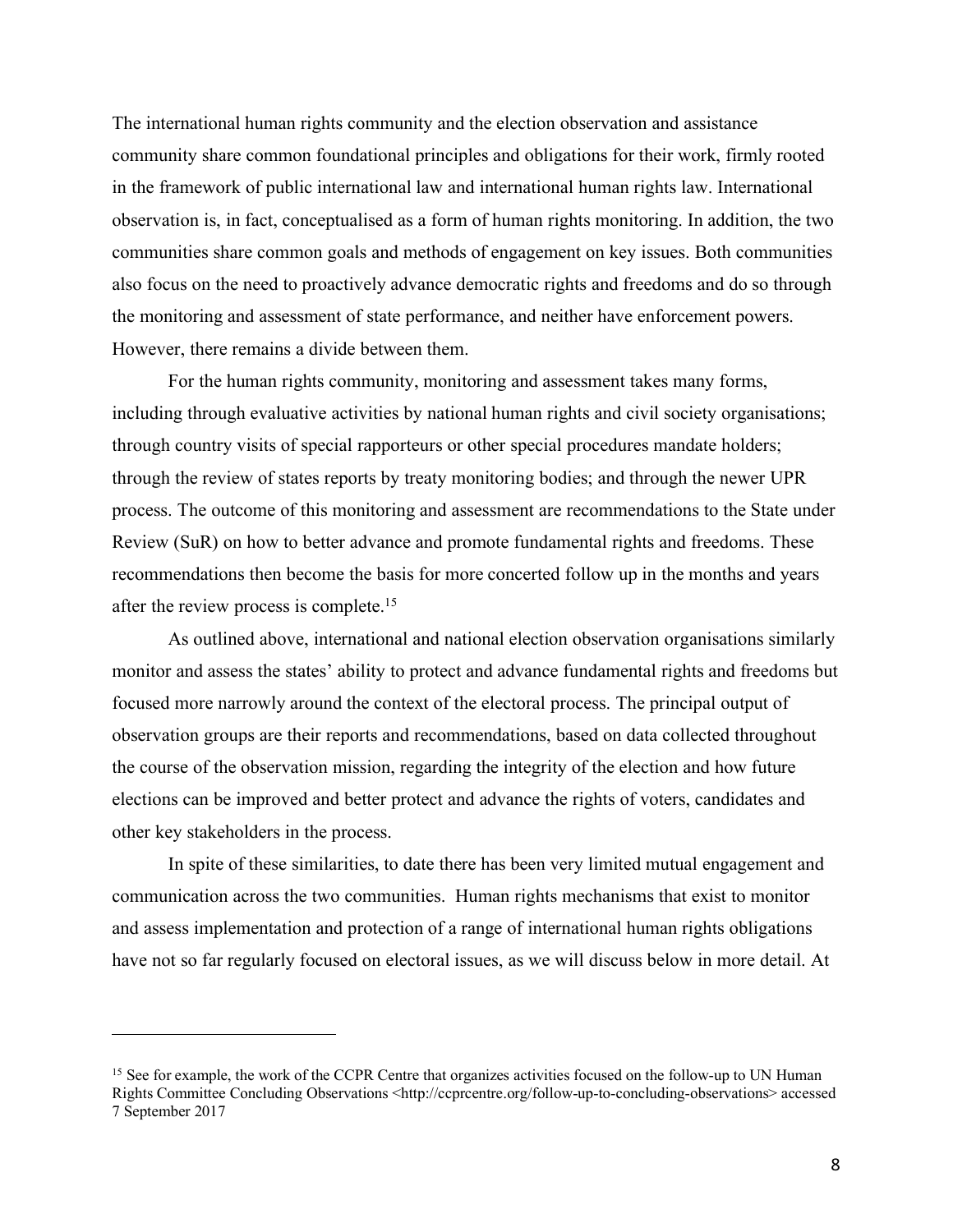the same time, international election practitioners have not fully harnessed the potential for engaging with human rights mechanisms or the experts and states involved in them.

While the ability of 'human rights regimes' to influence the behaviour of governments may be determined by a number of factors, including the degree of democratisation of the state in question, scholarship does indicate that ratification of treaties and engagement in the international human rights arena may influence domestic politics. <sup>16</sup> As such, human rights mechanisms may provide a valuable new avenue for greater engagement with states and likeminded experts on the promotion and protection of electoral rights, as well as additional opportunities for implementation of election-related recommendations. In addition, they have the potential, ultimately, to help speed-up the development of new international law on elections.

In the following section, we explore how international and citizen observers can better engage with international human rights mechanisms, first briefly touching on the potential for greater collaboration with UN special procedures and treaty monitoring bodies, and then, focusing in greater depth on the benefits and challenges of greater engagement between the election assistance community and the UPR process.

## **5. Human Rights Mechanisms and Elections**

Within the UN human rights system, there are three principal mechanisms mandated to monitor and report on human rights issues, including issues related to elections and electoral rights. These are the treaty monitoring bodies, the special procedures, and the UPR of the Human Rights Council (HRC). In addition, similar mechanisms exist in various forms at the regional level in Africa and the Americas. Each of these mechanisms has a slightly different mandate and approach, but all provide reports and recommendations on the promotion and protection of human rights. While in the past they have not focused extensively on election issues, such issues can and should fall within the scope of these mechanisms.

#### **5.1 Treaty monitoring bodies**

<sup>16</sup> Emilie M Hafner-Burton, 'International Regimes for Human Rights' (2012) 15:265-86, Annu Rev Polit Sci <https://doi.org/10.1146/annurev-polisci-031710-114414> accessed 14 August 2017; Beth Simmons, *Mobilizing for Human Rights: International Law in Domestic Politics* (Cambridge University Press 2009)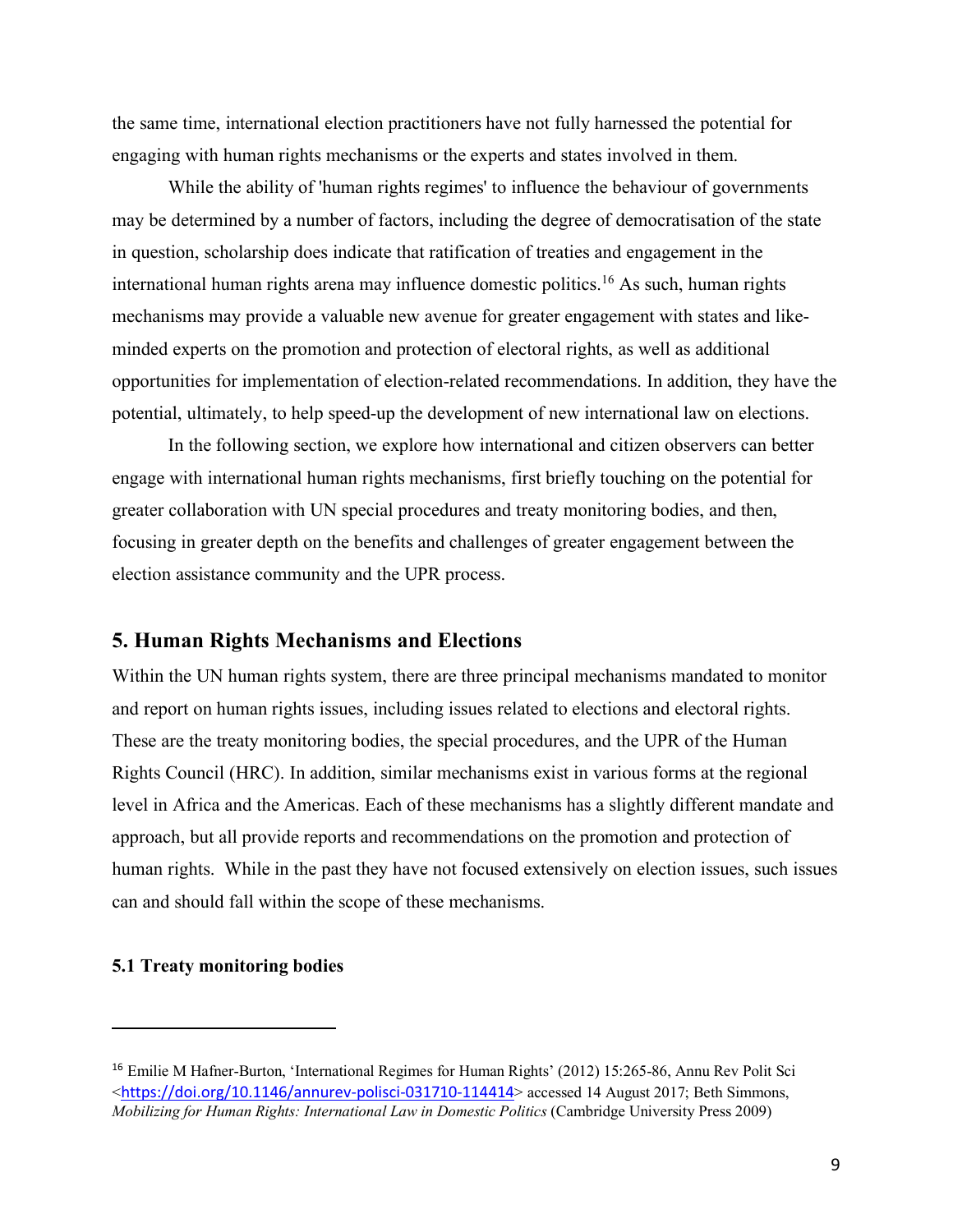Six treaty monitoring bodies exist to interpret specific treaties, and monitor their implementation through review of regular state reports.17 Composed of independent experts, and serving in their personal capacities, the treaty monitoring bodies are the interpretive engine room of the UN human rights system. Issues on electoral rights are most broadly pertinent in the UN Human Rights Committee, which focuses on the International Covenant on Civil and Political Rights (ICCPR), but also may be addressed by other treaty bodies.

In addition to interpreting treaties in the context of specific country reports, the treaty bodies draft general comments or general recommendations, depending on the body, which serve as authoritative interpretations of their respective treaties. There are several general comments that directly address issues relevant to electoral processes and the broader human rights environment around elections.<sup>18</sup>

As part of the regular review of state reports on the implementation of the treaties, treaty bodies receive written submissions from civil society organisations. These shadow reports can provide additional information about the human rights situation in a specific country, some of which may contradict the report of the state. To date, there have been relatively few shadow report submissions from civil society organisations that observe elections, and partly for this reason the treaty bodies have issued relatively few observations and recommendations on electoral rights issues.19 Where they have focused on electoral rights, the treaty bodies have provided valuable jurisprudence, for example, on what constitutes a reasonable restriction on electoral rights. 20

#### **5.2 Special procedures**

 $\overline{a}$ 

Special procedures are independent experts, appointed by the HRC, with mandates to report on human rights, with a focus either on a specific theme or a specific country. They serve in their

<sup>&</sup>lt;sup>17</sup> These bodies include: the Committee on the Elimination of all Forms of Racial Discrimination (CERD); the Committee on the Elimination of Discrimination Against Women (CEDAW); The Committee on the Rights of the Child (CRC); the Committee on the Rights of Persons with Disabilities (CRPD); and the Committee on the Rights of Migrant Workers (CMW)

<sup>18</sup> For example, General Comment 25 (57) UN Doc CCPR/C/21/Rev.1/Add.7 (1996); UN Committee on the Elimination of Discrimination Against Women (CEDAW), CEDAW General Recommendation No. 23: Political and Public Life, 1997 A/52/38<br><sup>19</sup> The Carter Center has submitted a small number of reports based on its election observation mission findings to

the Human Rights Committee.

<sup>&</sup>lt;sup>20</sup> General Comment 25 is the most detailed example  $(n 16)$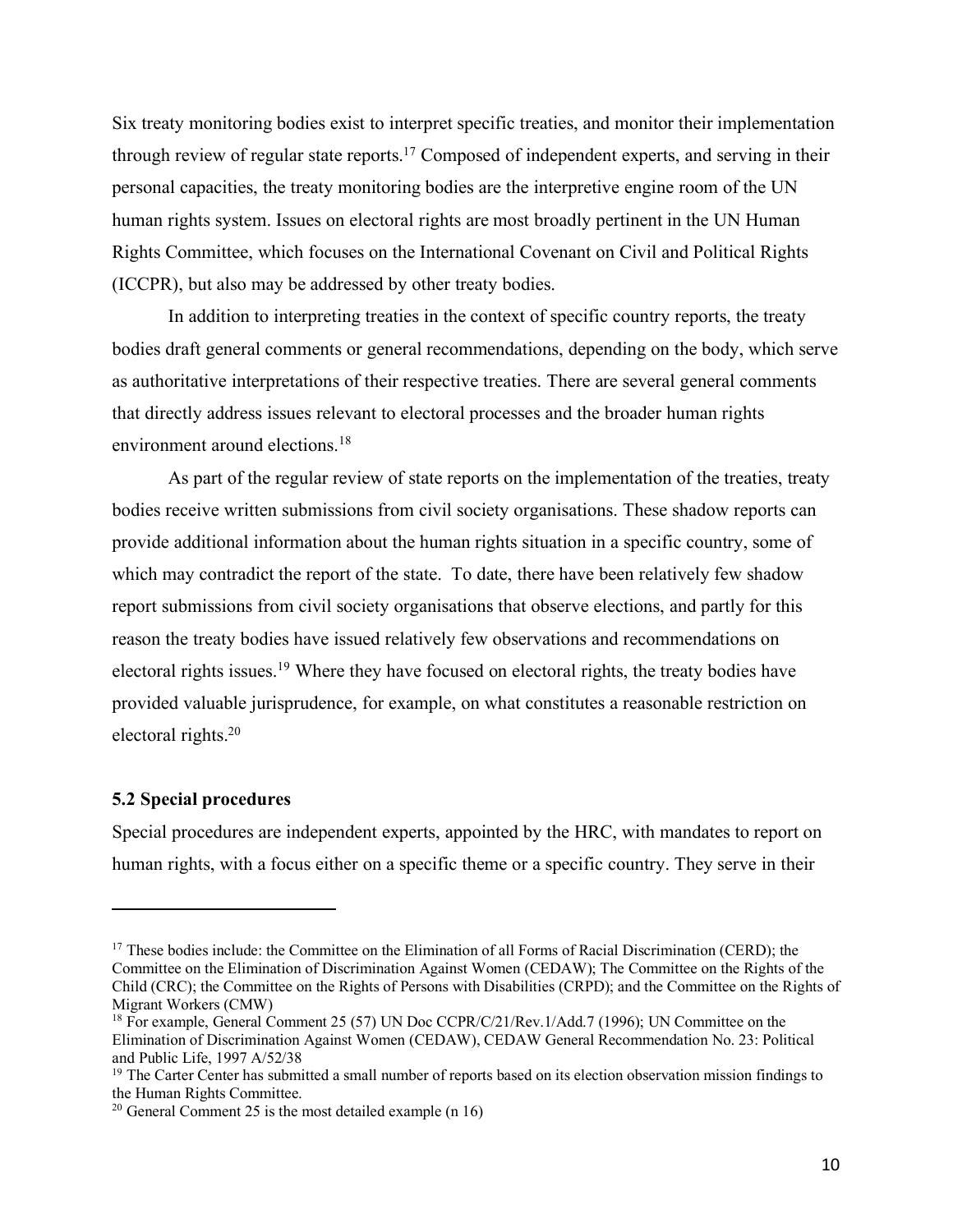personal capacity on a pro bono basis. The special procedure may either be an individual – a special rapporteur or an Independent Expert – or it may be a working group of experts that represent each of the five UN regional groupings.

Special procedures undertake a range of activities including: undertaking country visits; responding to specific rights violations or broader human rights concerns through formal communications to a state; conducting thematic studies; contributing to the development of international human rights standards; and raising awareness. Every year the special procedures report to the HRC on their activities, and may also report to the UN General Assembly, depending on their mandate. With a range of tools at their disposal special procedures can adapt their response to a human rights issue as appropriate. In the past, special rapporteurs have focused on electoral issues, at times releasing thematic reports on elections or, in some cases, focusing on elections within a specific country.21 These reports are can play an important role in the development of norms and standards regarding elections and can influence the behaviour of UN member states.<sup>22</sup>

To date, however, there have not been regular exchanges between special procedures and the election assistance community. This may start to change following a recent 2016 workshop on *Human Rights and Election Standards*, co-hosted by the UN Office of the High Commissioner for Human Rights (OHCHR) and The Carter Center, which provided a number of practical recommendations for more regular interaction between Special Procedures and election practitioners. These recommendations included: scheduling in-country meetings between the special procedure and election observation mission or technical assistance organisation representatives; sharing reports and documents in advance of special procedures activities, so that election related issues can be addressed as appropriate; and considering ways that special procedures and elections practitioners might use the tools available to special procedures to highlight electoral rights issues. $23$ 

<sup>&</sup>lt;sup>21</sup> UN HRC, 'Report of the Special Rapporteur on the Promotion and Protection of the Right to Freedom of Opinion and Expression', (2014), UNDOC A/HRC/26/30; UN GA, 'Report of the Special Rapporteur on the Right to Freedom of Peaceful Assembly and Association', (2013), UNDOC A/68/299; UN GA, 'Report of the Special Rapporteur on the Situation of Human Rights in Cambodia,' (2012), UNDOC A/HRC/21/63

<sup>22</sup> Marc Limon, and Ted Piccone. 'Human Rights Special Procedures: Determinants of Influence.' *Brookings Institution, Policy Report*, 2014

<sup>&</sup>lt;sup>23</sup> The Carter Center, 'Human Rights and Election Standards Summary of Proceedings' < http://electionstandards.cartercenter.org/at-work/hres/> accessed 5 September 2017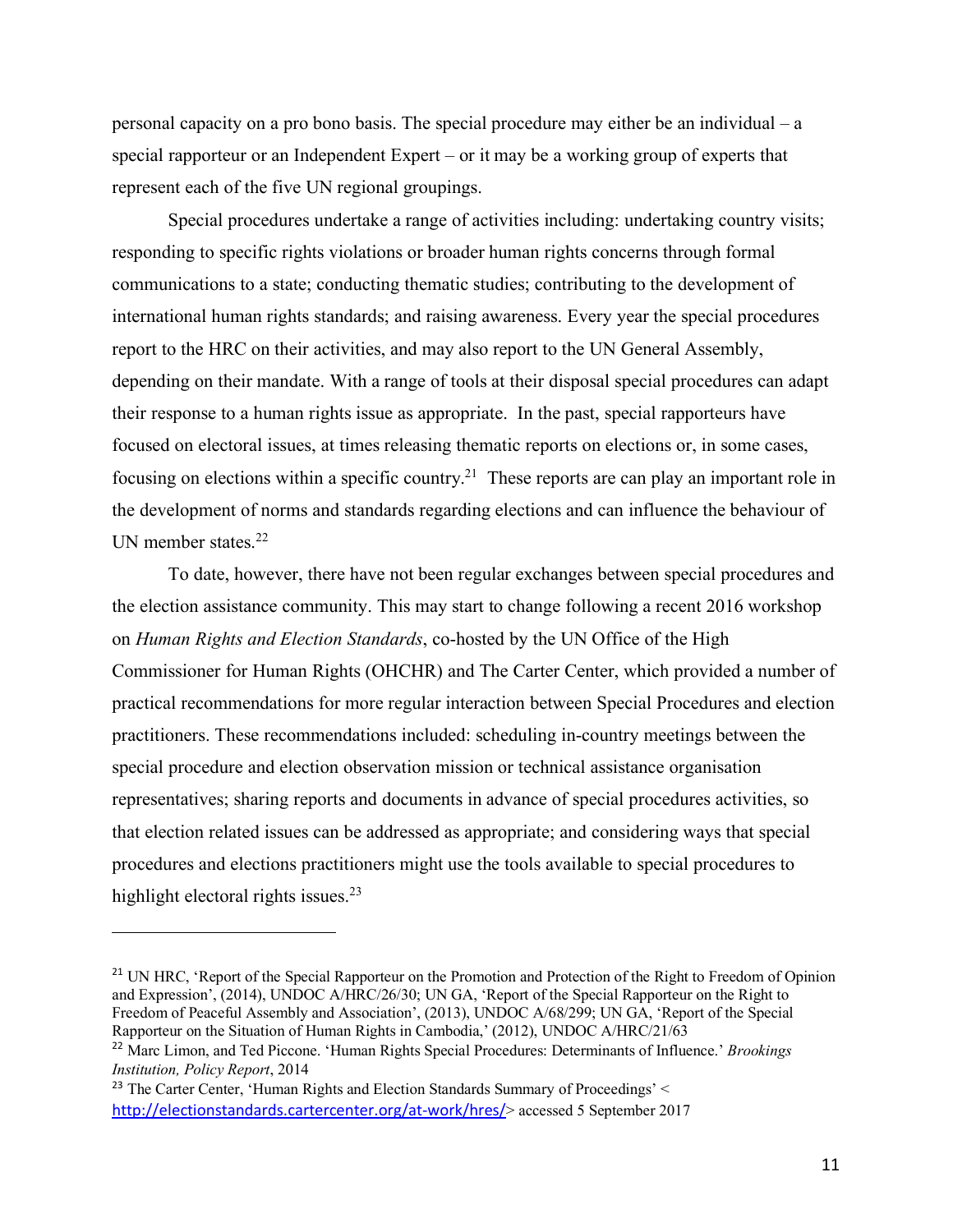#### **5.3 Universal Periodic Review (UPR)**

The UPR is a key human rights monitoring mechanism of the HRC. Created in 2007, the UPR involves a periodic review that is completed for each State every four to five years, using objective and reliable information regarding the state's fulfilment of its human rights obligations and commitments, and in a manner which ensures universality of coverage and equal treatment with respect to all states.<sup>24</sup> Unlike the treaty body mechanisms and the special procedures, the UPR is not conducted by independent experts, but by a working group, composed of the 47 member states of the HRC, with the ultimate goal of improving human rights in every country, recognising that every state can improve its human rights record.<sup>25</sup> To date, there have been two complete cycles of the UPR process, with each of the 193 member states now having been reviewed twice. 26

The UPR uses the full spectrum of human rights treaties and commitments as its basis, and unlike the treaty bodies, the member states are not limited in the scope of their review to issues, rights or obligations coming from a single treaty. The SuR is assisted by a three-State "troika," members of which are drawn by lot. The troika serves as a rapporteur for the SuR, and helps to facilitate an interactive discussion between the SuR and the member states.<sup>27</sup> During this discussion, member states may ask questions of the SuR and/or make recommendations for human rights improvements. At the end of each review, the troika will prepare a report summarising the discussion and the recommendations presented by member states, supported by the OHCHR. The working group will then adopt the report at a plenary session of the HRC, after receiving comments from the SuR, including their acceptance or note of the recommendations.

Due to the relatively broad scope of the review, the recommendations can touch upon a wide range of human rights issues, from the right to life and freedom from torture, to the right to

<sup>24</sup> UNGA, Res 60/251 (3 April 2006) UN Doc A/RES/60/251

<sup>&</sup>lt;sup>25</sup> While the review is conducted by the Working Group, any Member State of the UN can join the discussion with the SuR.

<sup>&</sup>lt;sup>26</sup> The reviews are conducted during the three regular sessions of the Human Rights Council that are held each year. The first cycle ran from 2008 – 2011. The second cycle began in 2012 and concluded in 2016. Approximately 48 countries are reviewed each year.

<sup>&</sup>lt;sup>27</sup> This discussion is approximately three hours long, with Member states having only a few minutes to present their comments, questions and recommendations.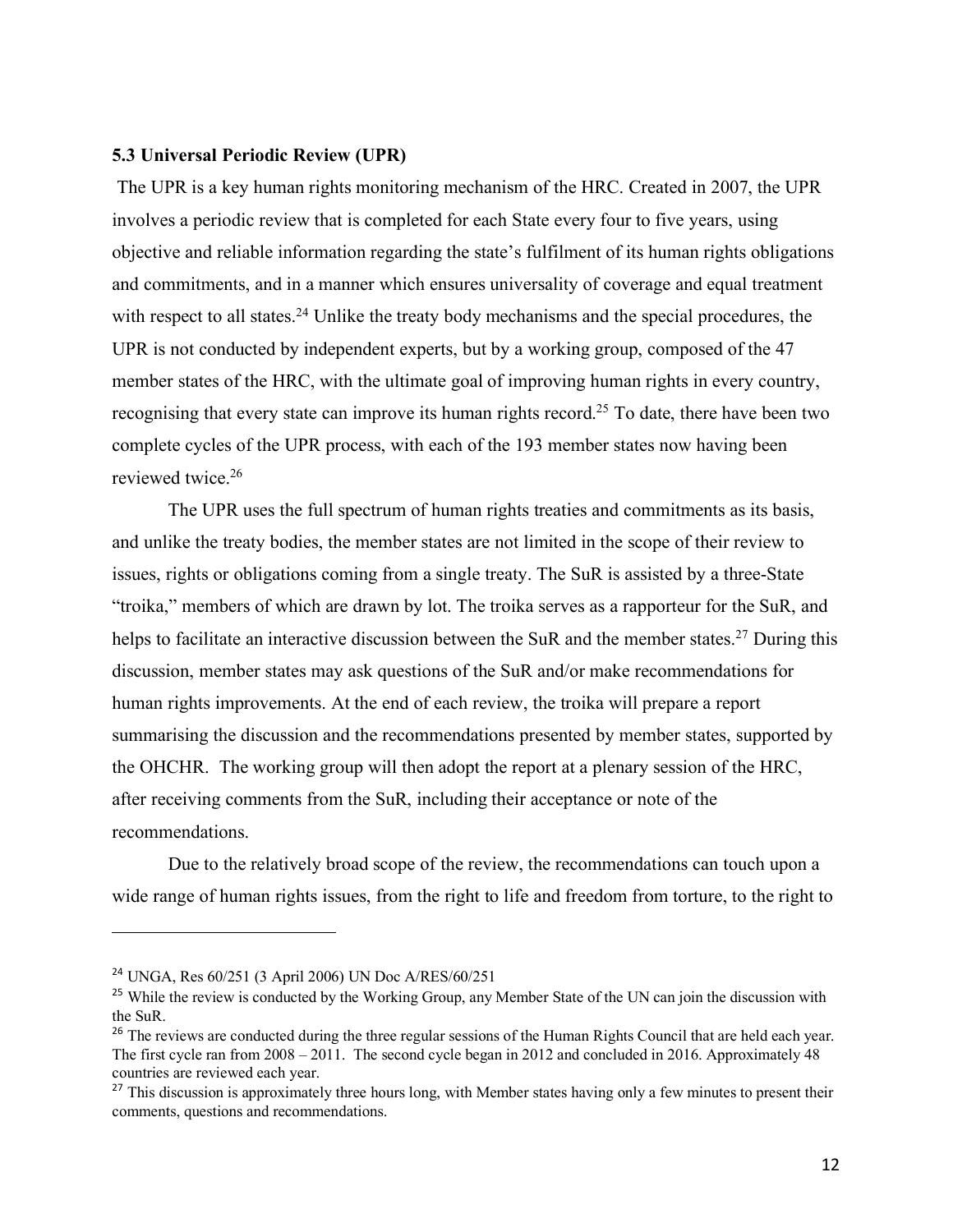health, to the right and opportunity to participate in public affairs, including elections. To date some 57,686 recommendations have emerged from the two cycles of the UPR process.<sup>28</sup>

According to the UPR Info database of UPR recommendations, the top five issues on which recommendations are made are international instruments (12,714 recommendations); women's rights (10,718 recommendations); rights of the child (10,112 recommendations); torture  $(4,529$  recommendations); and justice  $(4,336$  recommendations).<sup>29</sup> Recommendations coded by Professor Edward McMahon and UPR Info as specifically addressing elections are few – surprisingly a mere 343 of more than 57,000 recommendations, or less than 0.005 percent.30 It should be noted that this number does not include the presumable thousands of recommendations related to other participatory rights relevant in electoral contexts, such as freedom of opinion and expression, freedoms of assembly and association, etc.<sup>31</sup>

Still, the fact that elections specifically receive so little attention in the UPR process should be a cause for some reflection. A review of the recommendations made regarding elections reveals some interesting trends.

First, since the very first session of the UPR where no election related recommendations were made, at least one recommendation about elections has been made at every subsequent session. Some 75 percent of recommendations regarding elections are made by the States in Western and Eastern Europe, Latin America and the Caribbean, while states in Africa have over the two cycles of the UPR received 77 percent of the recommendations.<sup>32</sup> While this trend has largely continued, Figure 1 illustrates that in the second cycle, there was an increase in the number of recommendations in elections received by states in the Western European Group (WEOG), the Eastern European Group (EEG) and in the Group of Latin American and Caribbean Group (GRULAC) of states.

<sup>&</sup>lt;sup>28</sup> UPR Info, Database of Recommendations  $\langle$ www.upr-info.org/database/statistics/index.php?> accessed on 6 September 2017<br><sup>29</sup> Ibid

 $30$  Ibid

<sup>&</sup>lt;sup>31</sup> The UPR Info Database coding document does not state clearly what criteria is used to code a recommendation as election related. It appears to be based on whether they contain key words "elections" "electoral" "right to vote." As a result, issues like political participation may be included in UPR recommendations without being tagged as being election related in the dataset.

<sup>&</sup>lt;sup>32</sup> Edward McMahon, 'Elections and the UPR', (Human Rights and Election Standards: The Universal Periodic Review and Elections Meeting, Geneva Switzerland February 2017)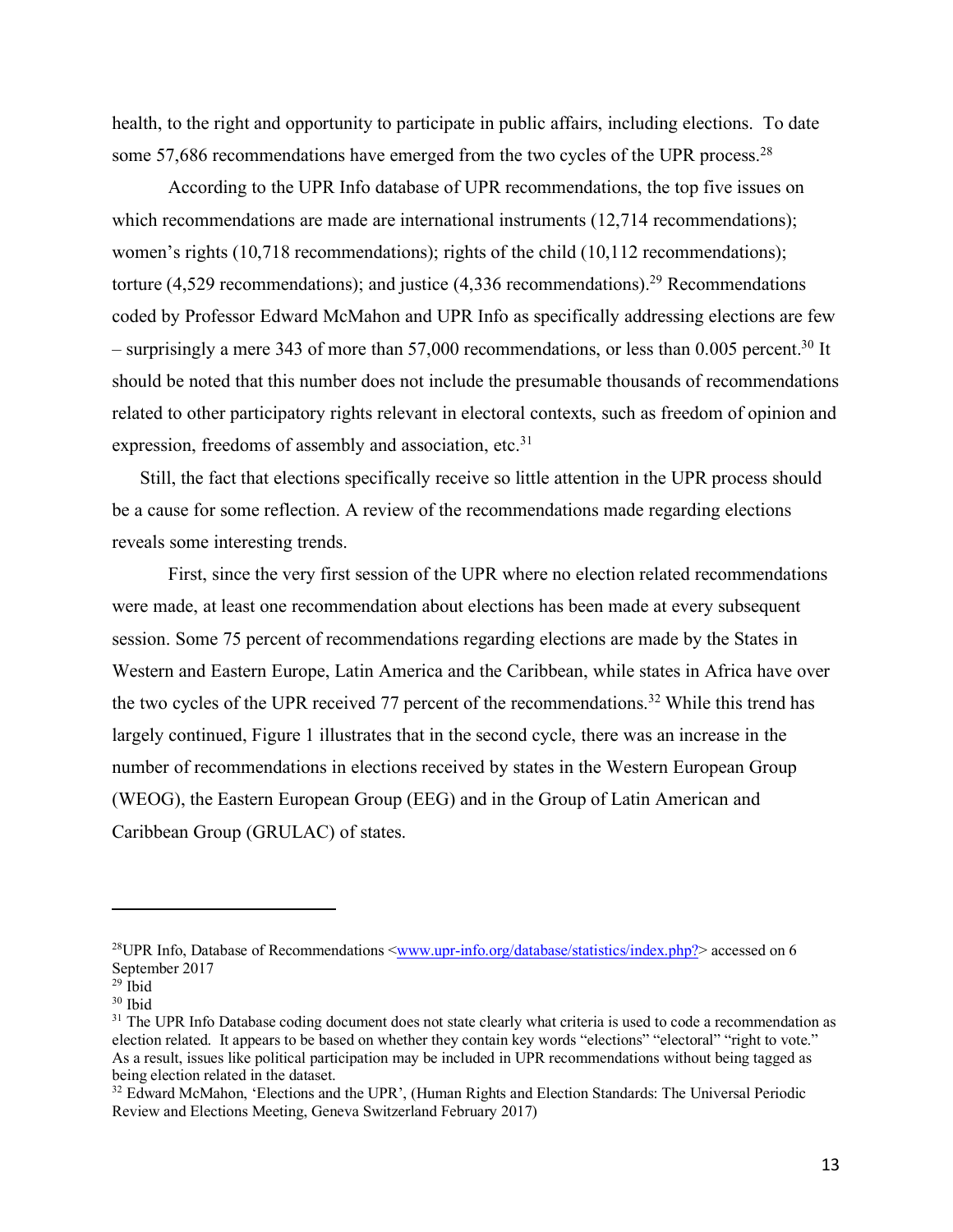

### Figure 1. Number of Election Recommendations by Region and Cycle<sup>33</sup>

Second, there has

been a small increase in the number of recommendations regarding elections made between the first cycle of the UPR and the second cycle<sup>34</sup> – a number keeping with a general upward trend in the number of recommendations.<sup>35</sup>

Third, of the 193 Member States that take part in the UPR process, 105 have received election-related recommendations, many of them receiving a single recommendation. Some 25 states have received five or more election recommendations across the two cycles of review. While the recommendations are not an indicator of electoral integrity, there does appear to be a correlation between a relatively high number of recommendations and the elections not being considered 'free and fair.' 36 However, closer review of the recommendations themselves

<sup>33</sup> Data from UPR Info Database, < https://www.upr-info.org/database/> accessed 5 September, 2017 <sup>34</sup> Ibid

<sup>&</sup>lt;sup>35</sup> It could be noted however, that the percentage of election related recommendations relative to the total number of recommendations made has decreased from 0.007 percent in the first cycle to 0.005 percent in the second cycle. This can be explained in part by the fact that the total number of recommendations increased from 21,355 in the first cycle to 36,331 in the second cycle.

<sup>&</sup>lt;sup>36</sup> We reviewed nine of the top ten recipients of election recommendations against their scores in the Varieties of Democracy dataset (Guinea, Kyrgyzstan, Kenya, Belarus, Fiji, Ethiopia, Cambodia, Bosnia Herzegovina and Cote d'Ivoire), looking at the "Election Free and Fair" indicator. Assuming that Member States were largely considering the most recent elections relative to the time of review when developing their recommendations, these nine States scored between 0 (meaning not at all free and fair) and 3 (meaning that the elections were somewhat free and fair, that there were deficiencies but that they did not affect the outcome of the election). Between 2008 and 2016, the top six recommending States (Czech Republic, United States, United Kingdom, France, Norway and Canada) all received scores of above 4 (meaning that elections are free and fair, and that human error or logistical restrictions were largely unintentional and without significant consequence). There was a decline in score from 4 to 3 for the United States following the 2016 Presidential Elections.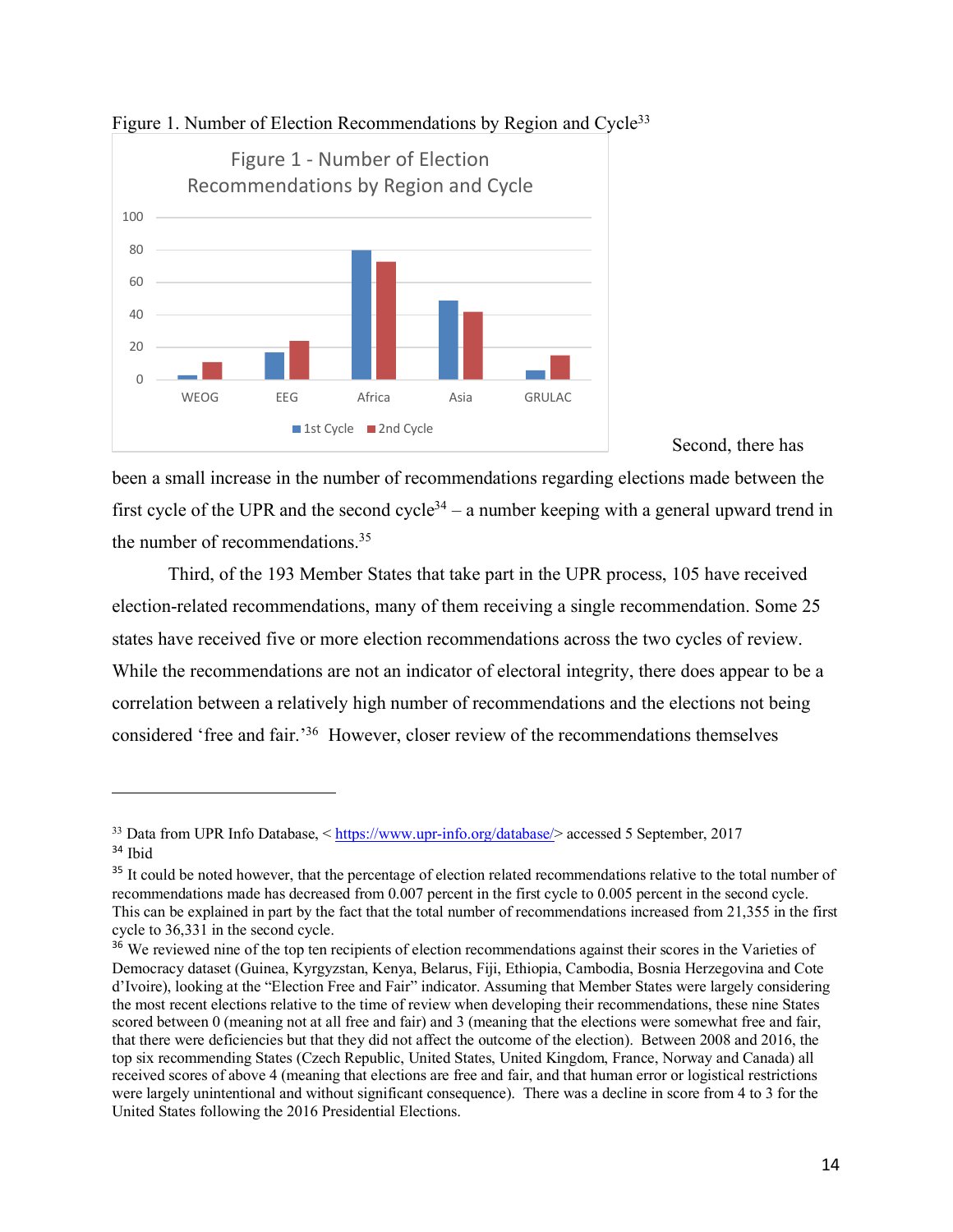indicates that states with higher numbers of election related recommendations generally fall into one of two camps. In some cases, the SuR will receive one or two recommendations on a wide number of issues, such as in the case of Guinea where recommendations have included the need to provide support to an independent election management body, the need to take steps to increase women's participation and the need to facilitate the functioning of an independent judiciary. In other cases, the SuR may receive a large number of recommendations, but focused only on one issue. For example, Bosnia Herzegovina received eight recommendations regarding constitutional limitations on the right to participate on the basis of ethnicity. Figure 2 illustrates the geographic distribution of recipients of recommendations, including the number of electionrelated recommendations received.

Figure 2. Geographic Distribution of recipients of election related recommendations<sup>37</sup>



Overall, election-related recommendations receive a slightly higher than average level of acceptance by SuR (266 or 77 percent of recommendations) than the overall UPR total of approximately 73 percent.38

With this background in mind, what explains the relative dearth of election related recommendations within the UPR process? With elections only taking place every four to five years, McMahon posits that it may be that for many states, elections are not pressing enough to

<sup>37</sup> UPR Info (n 33)

<sup>38</sup> McMahon (n 32)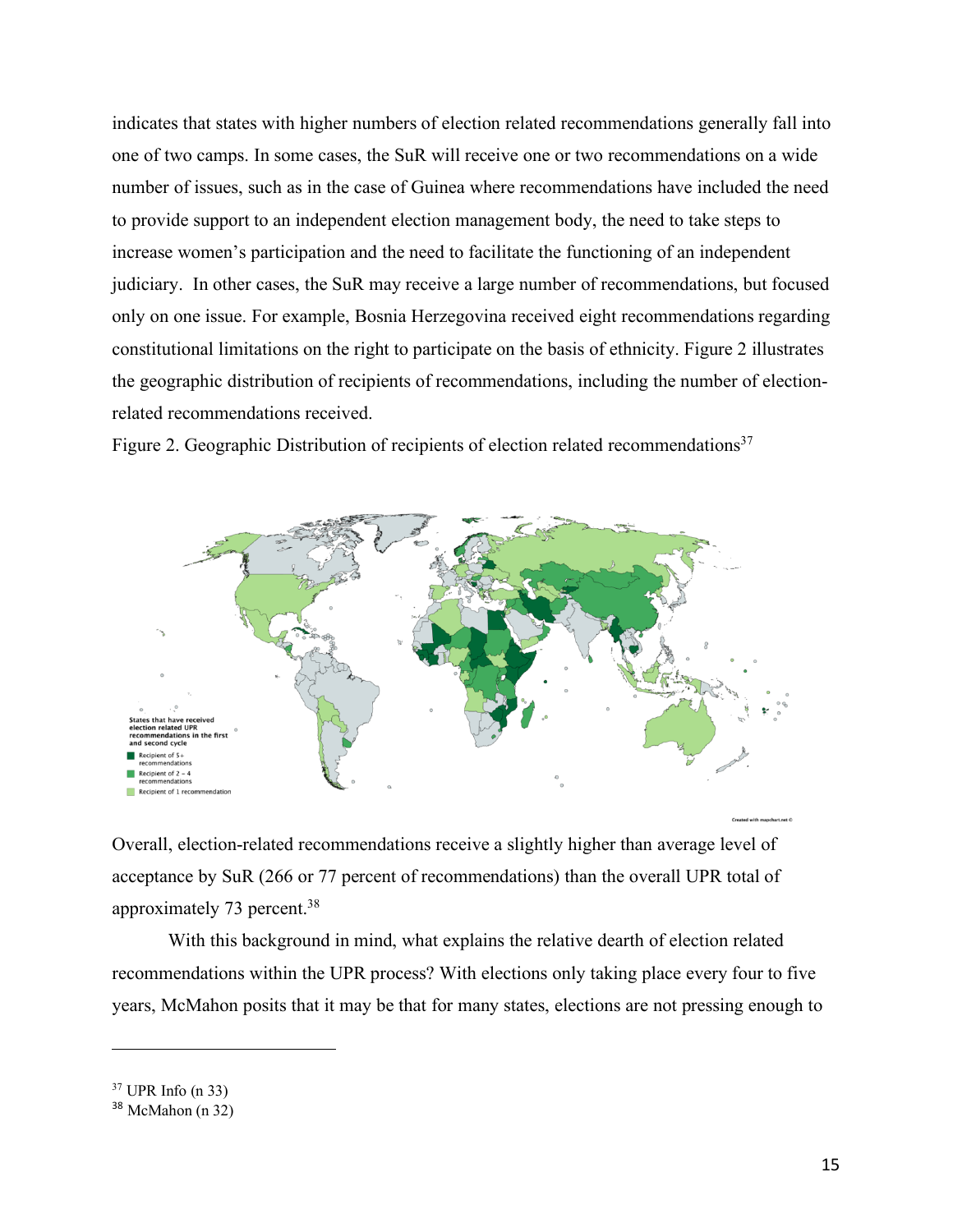warrant recommendations during the UPR if they are taking place well-before or well-after an election process.<sup>39</sup> In review of the election-related recommendations, we have noted that the states that received the most election-related recommendations, either: held elections within about a year of the review process; have experienced highly conflictual elections; have been undergoing prolonged political instability; or have not held inclusive and meaningful elections for a long time.<sup>40</sup> Understanding that elections are not single-day events, but ongoing processes with many aspects that can directly impinge on fundamental rights and freedoms, may help increase states' willingness to issue recommendations on electoral issues regardless of where the UPR process falls within the electoral cycle. There is always something related to elections that can be reported on.

Another possibility is that elections may not be the first human rights priority of many recommending states.<sup>41</sup> For some states, elections may not take priority in the review process. In an effort to not overwhelm the SuR and in recognition of the little time they have to issue recommendations in the UPR discussion process, states are increasingly limiting the number of recommendations they make to two or three, focused on a few priority issues. Since there are many issues presented in the state reports, report from the UN and the summary report of other stakeholders (civil society), states may decide not to prioritise elections because other issues are more pressing, such as extrajudicial killings. Other states have identified issues that they address to every state, such as the rights of women or persons with disabilities. In these cases, issues related to elections may fall by the wayside. Even for States like these that prioritise a single issue or on the rights of a specific marginalized group, having more election-related recommendations channelled into the UPR process, perhaps with inclusive elections serving as a cross-cutting theme, could help highlight the critical role of participatory rights for member states and their citizens. After all, UN member states have recognised democracy, good governance, and the rule of law as essential for sustainable development and the enjoyment of rights.42

<sup>39</sup> Ibid

<sup>40</sup> For example, Bosnia Herzegovina, Guinea, Ethiopia, Kenya, Somalia and Myanmar.

 $41$  McMahon (n 32)

<sup>42</sup> UNGA, 'Transforming our world: the 2030 Agenda for Sustainable Development' (21 October 2015) UNDoc/A/Res/70/1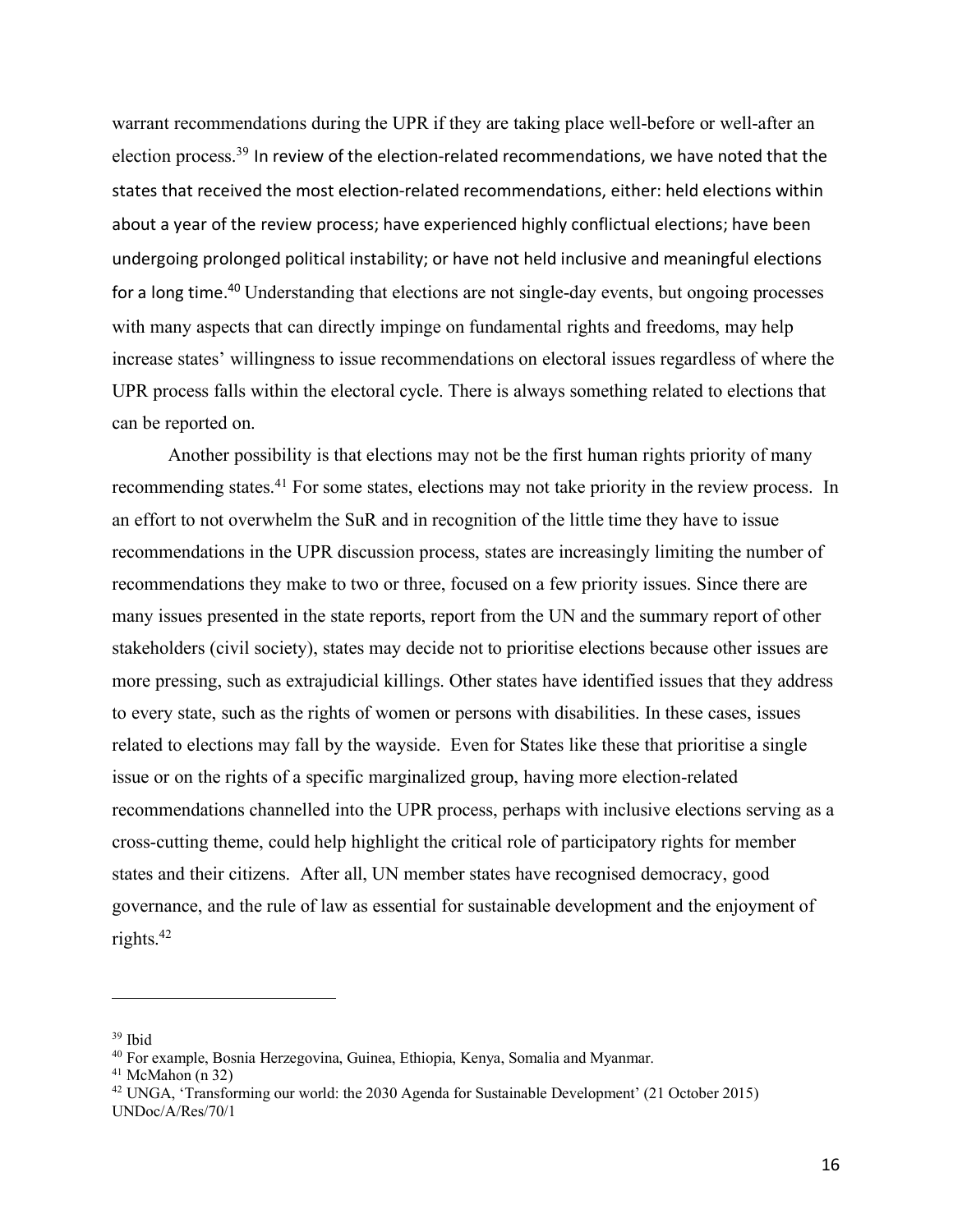McMahon also suggests that states may be wary of issuing recommendations regarding elections out of concern that by doing so, their own electoral processes will come under scrutiny during their next review.<sup>43</sup> That may be the case, however, it is also the case that the states that have issued the fewest recommendations on elections have received the most, and so should have little to lose in considering elections as part of the review process of other states.

It also may be the case that some states continue to view elections as a matter of State sovereignty and would prefer that criticism of elections be left outside the purview of the UPR process. It should be noted, however, that the UDHR and the subsequent ICCPR both include participation in public affairs, including elections, as a human rights issue subject to international scrutiny like other rights.

Finally, it could be that civil society organisations are not regularly including electionrelated issues in their submissions to the UPR process and/or that in the process of compilation of the civil society organisations' submissions, findings and recommendations regarding elections have been unintentionally overlooked or under-emphasised by the OHCHR.<sup>44</sup>

Regardless of the above, it is clearly the case that to date the organisations best placed to submit information and recommendations about electoral processes to the UPR process – international and citizen observation groups – have failed to do so consistently.

#### **5.4 Election observation reports and the UPR process**

As outlined above, international and citizen election observation efforts bear some important similarities to the work of the human rights monitoring and assessment mechanisms. Election observation missions use data collected during the electoral process to evaluate the degree to which elections meet international obligations and standards found in public international law.

<sup>43</sup> McMahon (n 32)

<sup>&</sup>lt;sup>44</sup> Unlike the treaty monitoring mechanisms or Special Procedures that can receive civil society submissions directly, in the case of the UPR, civil society organisations are required to submit a short report to the OHCHR. The OHCHR then summarizes all of the submissions from civil society into a single, short report that reflects all of the main points included in the civil society submissions and is shared with the UPR working group. This can be an incredibly difficult task. In some cases, the OHCHR may receive hundreds of submissions on a single country from civil society organisations. Julie Billaud, 'Keepers of the truth: producing 'transparent' documents for the Universal Periodic Review' in Hillary Charlesworth and Emma Larking (eds), *Human Rights and the Universal Periodic Review: Rituals and Ritualism* (Cambridge University Press 2015)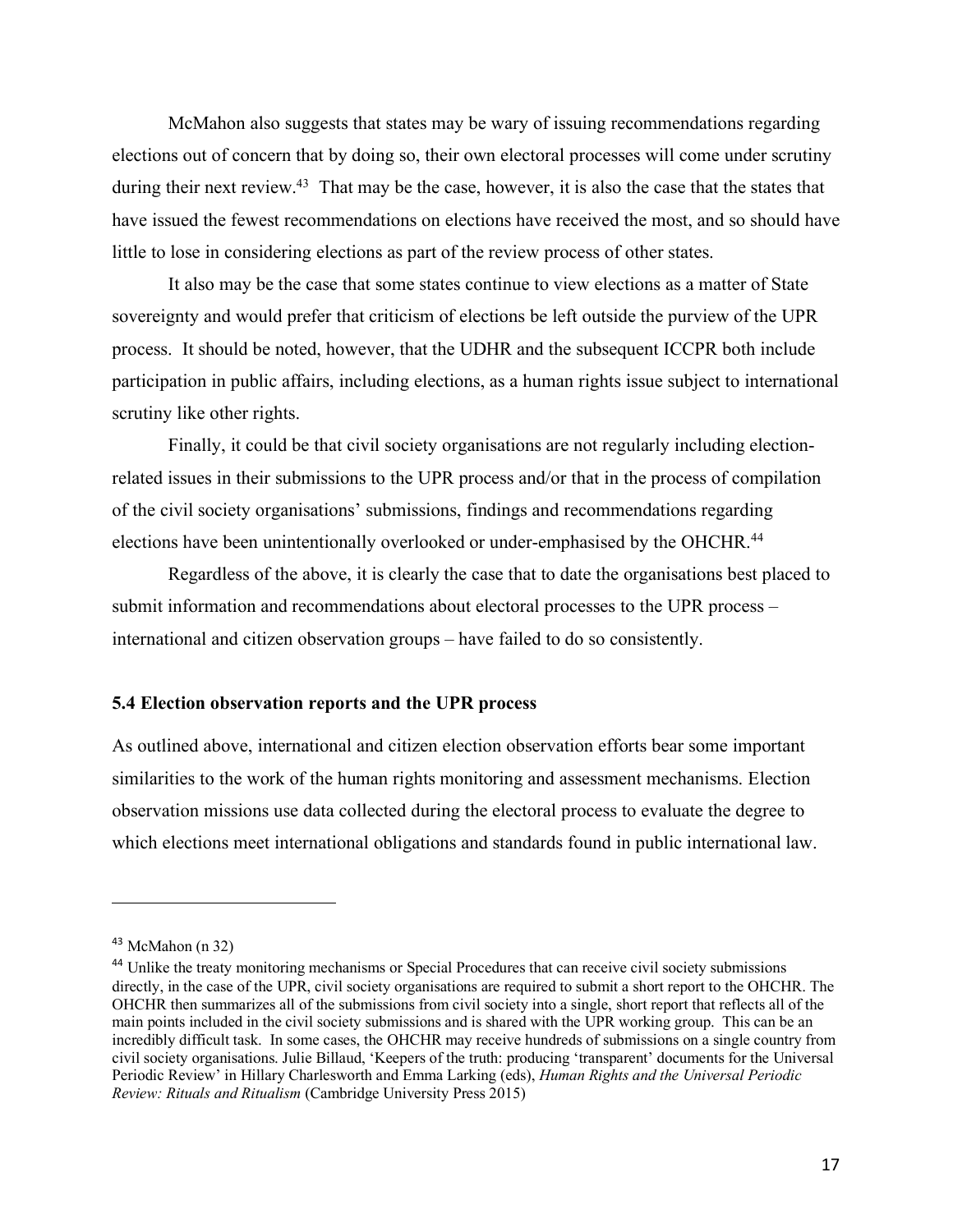With a focus on the electoral environment– including not only the technical aspects of the election, but also the enjoyment of a range of civil and political rights and freedoms– election observation groups have access to a great deal of information that, if submitted more regularly, could inform the UPR process. In addition, simply having a greater number of more regular submissions focused on the electoral process is likely to increase the number of states considering electoral issues and making recommendations on them.

Initial research suggests that the recommendations made by states are often influenced by the perspectives, information and themes put forward by civil society organisations.<sup>45</sup> A 2013 study analysed 2,448 civil society organisation recommendations to the UPR, to determine whether they were reflected in states' recommendations, and if they were, whether they were reflected in a general fashion or in a specific fashion (where the exact language of the civil society organisation's recommendation was used in the subsequent state recommendation).<sup>46</sup> The study found that about two-thirds or 67 percent of civil society recommendations were reflected in some fashion in state recommendations, and of these about 41 percent exactly reflected the recommendation of civil society organisations. Presumably, recommendations from international and citizen election observation organisations could be comparably influential if submitted more regularly.

#### *5.5.1 The Carter Center and OSCE Submissions to the UPR*

 $\overline{a}$ 

In the international election observation community, the two international election observation organisations that have submitted the most election observation reports and findings to the UPR are The Carter Center and the Organisation of Security and Cooperation's Office of Democratic Institutions and Human Rights (OSCE/ODIHR). In the case of the Carter Center, election observation reports have been adapted to meet the OHCHR submission guidelines for civil society. On the other hand, the OSCE/ODIHR, a regional, inter-governmental organisation, is

<sup>45</sup> Lawrence Moss, 'Opportunities for Nongovernmental Organisation Advocacy in the Universal Periodic Review Process at the UN Human Rights Council' (2010) Vol. 2 Journal of Human Rights Practice 122

<sup>46</sup> Edward McMahon et al, 'The Universal Periodic Review: Do Civil Society Organisation Suggestions Matter?' (2013) International Policy Analysis, Friedrich Ebert Stiftung < www.upr-info.org/sites/default/files/generaldocument/pdf/mcmahon\_fes\_do\_cso-suggested\_recommendations\_matter\_en.11.2013.pdf> accessed on 1 March 2017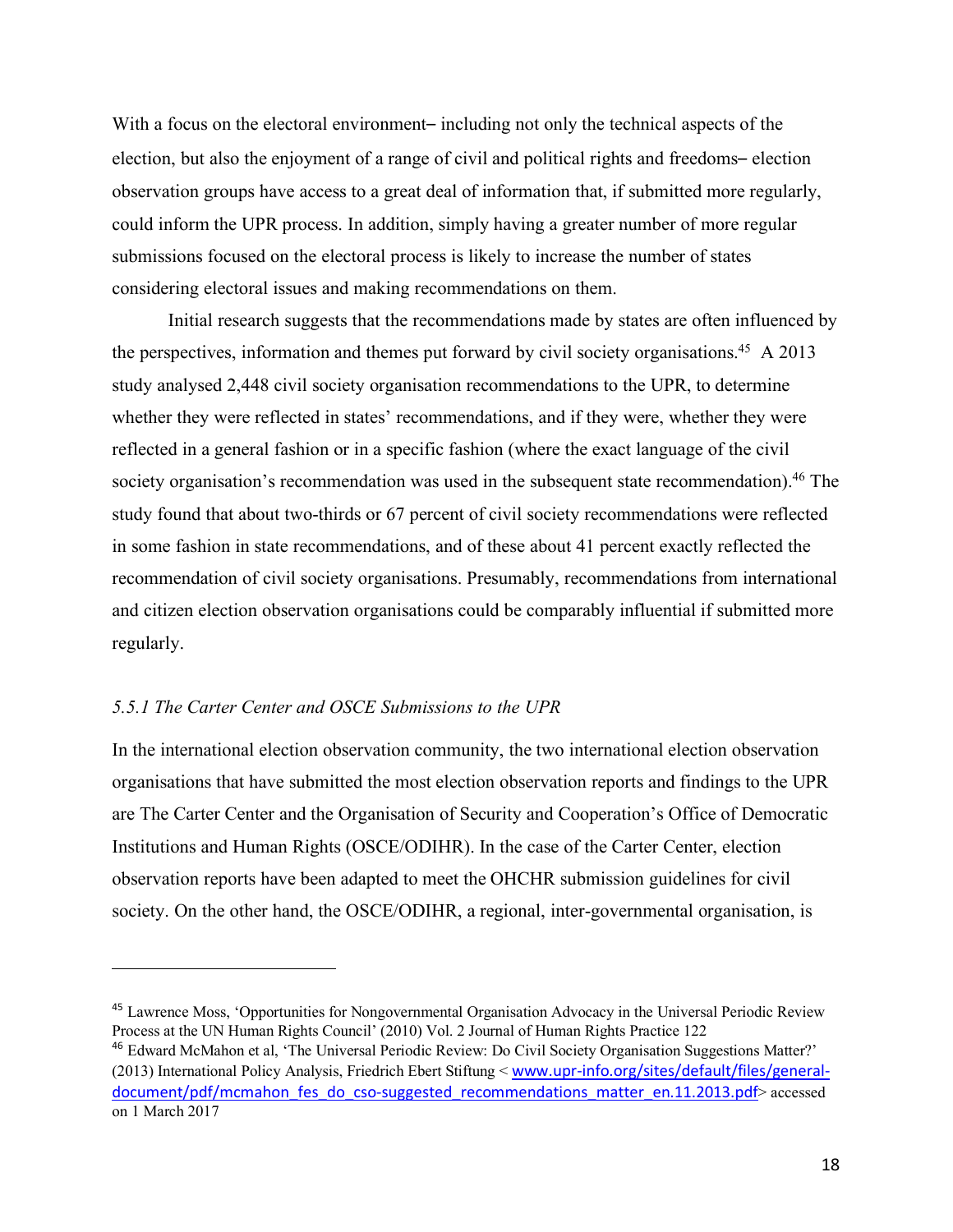able to submit election observation findings without being subject to the same review and editing process required for non-governmental organisation submissions.

Although broad conclusions cannot be drawn because of the very small sample number of recommendations from these two organisations, it does appear that both organisations have been successful in having their recommendations reflected in State Recommendations. For example, The Carter Center recommended in its January 2016 submission on Sierra Leone that the SuR consider 'revising and reintroducing the Gender Equality Bill for parliamentary consideration'. <sup>47</sup> Sierra Leone subsequently accepted a recommendation from the Maldives to 'take temporary special measures to address gender equality and consider reintroducing the gender equality bill to Parliament.<sup>148</sup> In its November 2015 submission on Nepal, The Carter Center recommended 'expanding participation of women, Dalit and other marginalized groups in decision-making processes.' <sup>49</sup> This recommendation was reflected at a general level in recommendations made by Portugal, Nicaragua, Venezuela, Laos, Malaysia, Costa Rica, Sierra Leone, New Zealand, Mauritius, Timor L'este and Israel.<sup>50</sup>

The OSCE/ODIHR also seems to be influencing the UPR process. Of more than 300 recommendations made by states on elections issues through both cycles of the UPR, some 39 focused on election observation, with states either recommending that the SuR implement the election observation mission findings (25 recommendations) or that they should facilitate the work of observers (14 recommendations). Of the former, 16 or almost two-thirds specifically recommended that the SuR implement the findings or follow the guidance of the OSCE/ODIHR.51

It seems likely that citizen observation organisations also could similarly influence the UPR process if they were to submit their findings and recommendations more regularly. Likewise, the increasing focus of states and international and national civil society on UPR recommendations, and their follow-up and implementation could in turn prove very beneficial to the work of citizen observation organisations. The same is probably true regarding recommendations emanating from other human rights monitoring mechanisms.

<sup>47</sup> OHCHR, 'Sierra Leone' (6 November 2015) UNDOC A/HRC/WG.6/24/SLE/3

<sup>&</sup>lt;sup>48</sup> UPR Info, Database  $\leq$  https://s.upr-info.org/2gCGSdT> accessed 23 October 2017

<sup>49</sup> OHCHR, 'Nepal' (14 August 2015) UNDOC A/HRC/WG.6/23/NPL/3

<sup>&</sup>lt;sup>50</sup> UPR Info, Database < https://s.upr-info.org/2gDgosN>, accessed 23 October 2017

<sup>&</sup>lt;sup>51</sup> Other recommendations mention the Commonwealth and the European Union.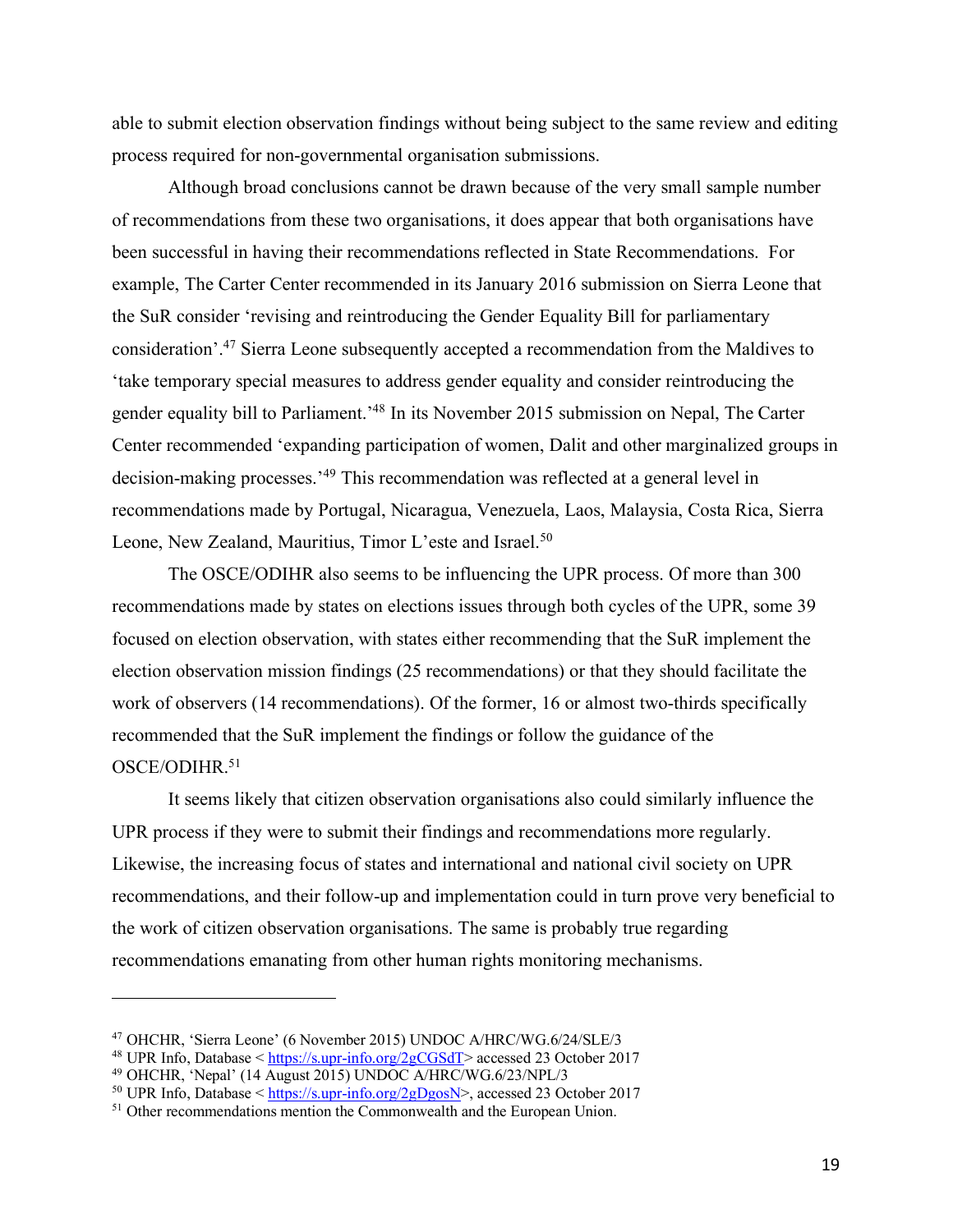# **6. Lessons learned so far**

Scholarship on both election observation and human rights regimes share a focus on three main questions: (1) why do governments participate in a process that may expose irregularities?; (2) how do mechanisms of election observation and human rights regimes work?; and (3) are such mechanisms and regimes influential?<sup>52</sup> The question of influence is particularly relevant to consideration of the relationship between election observation and human rights mechanisms.

Election observation organisations see their primary role as providing an impartial assessment of the electoral process to influence national and international perceptions about the integrity of election and to provide recommendations for future reform. 53 While initial research indicates that observation does influence perceptions of elections, and that observer recommendations (at least from regional organisations) are frequently implemented, many factors influence these outcomes, including political polarization, the focus of the recommendations, and even the wording of the recommendations.<sup>54</sup> Similarly, the degree of influence of the international human rights regime on the domestic policy of states is subject to a range of factors beyond ratification of a treaty, including the strength of the rule of law, and importantly, the relative strength of domestic civil society.55

To take advantage of the potential presented by engagement with the human rights mechanisms, election observation groups will need to both adapt their methods and engage more effectively with an array of domestic civil society organisations. For example, to facilitate the interaction with human rights monitoring mechanisms, it is imperative that election observation organisations learn to "speak the same language" as the human rights community. In part, this means that reports and recommendations from observation groups need to be firmly rooted in international election obligations and standards that are drawn from international human rights

<sup>52</sup> Hafner-Burton (n 16); Susan D Hyde (n 4); Judith G Kelley (n 4); Bush and Prather (n 8); Susan D Hyde and Nikolay Marinov, 'Information and Self-Enforcing Democracy: The Role of International Election Observation' (2014) 68(2) International Organisation

<sup>53</sup> Bush and Prather (n 8); Ferran Martinez i Coma, Allesandro Nai and Pippa Norris, *Democratic Diffusion: How Regional Organisations Strengthen Electoral Integrity*, <http://www.oas.org/fpdb/press/FINAL-Democratic-Difusion-English-Exec.pdf> accessed 7 September 2017

<sup>54</sup> Ibid

<sup>55</sup> Hafner-Burton (n 16); Beth Simmons (n 16)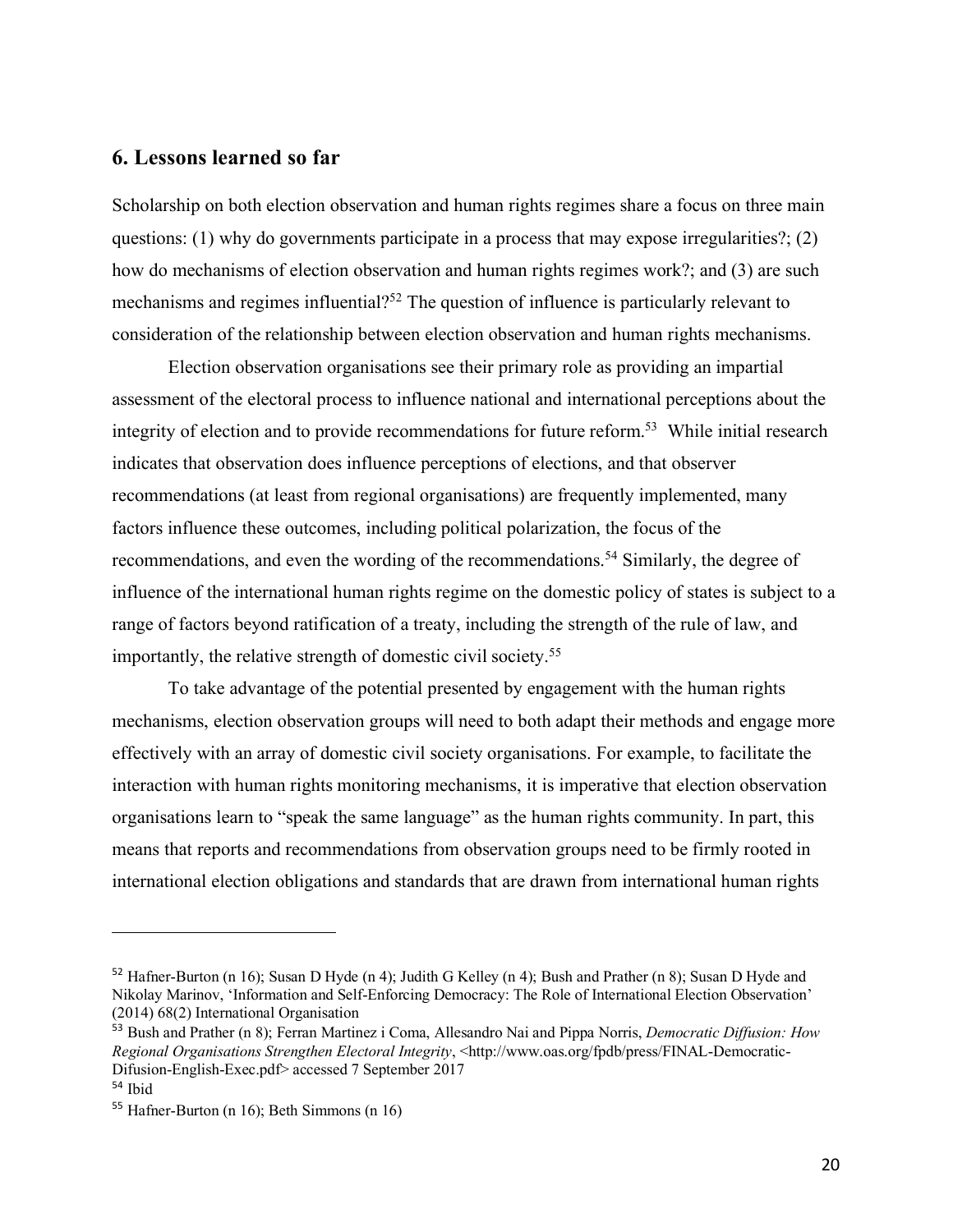law. Where possible, the link between observation mission findings and the obligations and standards should be made explicit.

Second, when submitting to human rights monitoring mechanisms, election observation organisations should not present their work in terms of the electoral cycle framework as is commonly the case, but instead should focus on the applicable human rights norms and standards. For most organisations, this will require a paradigm shift.

Third, it will remain a challenge for election observation organisations to make electionrelated recommendations appear as compelling as recommendations on other important human rights. To address this, election observation organisations need to underscore that the fulfilment of the right to participation in public affairs and elections is fundamental to the enjoyment of other rights.

Finally, citizen and international election observation organisations will need to be more familiar with the intricacies of the different human rights mechanisms which can be quite complex. Organisations working on election issues need to better understand how informal outreach to member states can increase uptake of election related recommendations, for example, through the sending of one-page summaries of civil society organisation submissions to the troika of states responsible for compiling information for the SuR.

Election observation groups will also need to work more closely with a range of domestic civil society organisations, some which focus on elections and others whose work may focus on different human rights issues. This may include, for example, providing information and support to civil society organisations conducting advocacy campaigns, or those that are consulted during National Mechanism for Reporting and Follow-up processes.<sup>56</sup>

In addition, election observation organisations will need to consider how best to engage not only with the UPR process, but also with the treaty monitoring bodies and the special procedures. For example, in addition to submitting election observation reports to treaty

<sup>56</sup> National Mechanisms for Reporting and Follow-up (NMRFs) are state-sponsored mechanisms for coordinating reporting and following up on the implementation of the plethora of recommendations that they receive from various human rights bodies. See for examples, Beatriz Balban Chamorro, Shahrzad Tadjbakhsh and Ibrahim Salama, 'NMRFs – A Key State Structure for Effective Reporting, Coordination and Implemention of Human Rights Recommendations' (Universal Rights Group, 5 December 2016) <http://www.universal-rights.org/blog/byinvitation/nmrfs-key-state-structure-effective-reporting-coordination-implementation-human-rightsrecommendations/> accessed 7 September 2017.